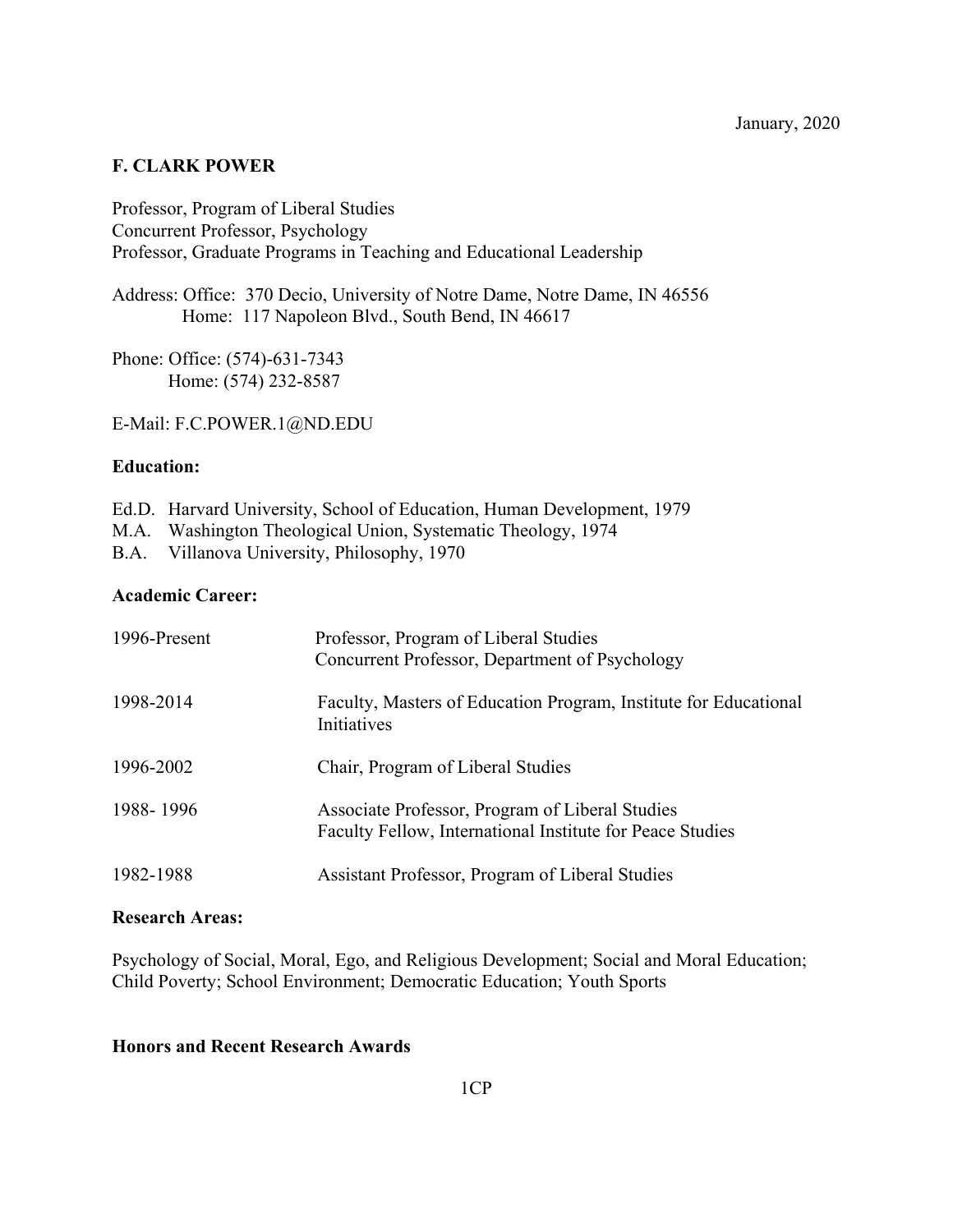- 2019 Leadership Award, Rockne Society
- 2018 Good Work Award, Association for Moral Education
- 2013 Meeting the Needs of Athletes with Exceptionalities, Shire Foundation
- 2012 The Role of Group Culture in Moral Formation. Templeton Foundation
- 2011 Coaching as a Ministry. Grant from Our Sunday Visitor
- 2011 Developing the Champion in Every Child: Coaching Athletes With Exceptionalities. Gift from Shire Foundation
- 2010 Can Sports Promote Moral Development? Research Grant, LA 84
- 2010 Arête Research Grant, University of Chicago/Templeton
- 2010 Big Read Program Grant, National Endowment for the Arts
- 2009 Program and Research Grant, L.A. 84
- 2009 Community Based Research Award, Center for Social Concerns, Notre Dame
- 2009 Teaching Award, A.C.E. Graduate Education
- 2008 Reinhold Niebuhr Award
- 2008 Program and Research Grant, Staubach Foundation
- 2004 Rodney F. Ganey, Ph.D. Faculty Community Research Award
- 2001 Research Award, National Science Foundation
- 1997 Association for Moral Education's Kuhmerker Career Award for outstanding contributions to the field of moral education
- 1991 Award for Case Study in Business Ethics, Graduate School of Business, Columbia University

### **Published Books:**

| 1987 | Ann Colby, Lawrence Kohlberg, Betsy Speicher, Alexandra Hewer, Daniel<br>Candee, John C. Gibbs & Clark Power. The Measurement of Moral Judgment,<br>Vol. II: Standard Issue Scoring Manual. Cambridge: Cambridge University<br>Press. |
|------|---------------------------------------------------------------------------------------------------------------------------------------------------------------------------------------------------------------------------------------|
| 1988 | Self, Ego and Identity: Integrative Approaches. Edited by Daniel K. Lapsley &<br>Clark Power. New York: Springer-Verlag.                                                                                                              |
| 1989 | Clark Power, Ann Higgins, and Lawrence Kohlberg. <i>Lawrence Kohlberg's</i><br>Approach to Moral Education. New York: Columbia University Press.                                                                                      |
| 1992 | The Challenge of Pluralism: Education, Politics and Values. Edited by Clark<br>Power & Daniel K. Lapsley. Notre Dame Press.                                                                                                           |
| 2005 | <i>Character Psychology and Education.</i> Edited by Daniel K. Lapsley and F. Clark<br>Power. University of Notre Dane Press.                                                                                                         |
|      | Hart, S. N. Durrant, J., Newell, P., & Power, F. C. Eliminating corporal<br>2CP                                                                                                                                                       |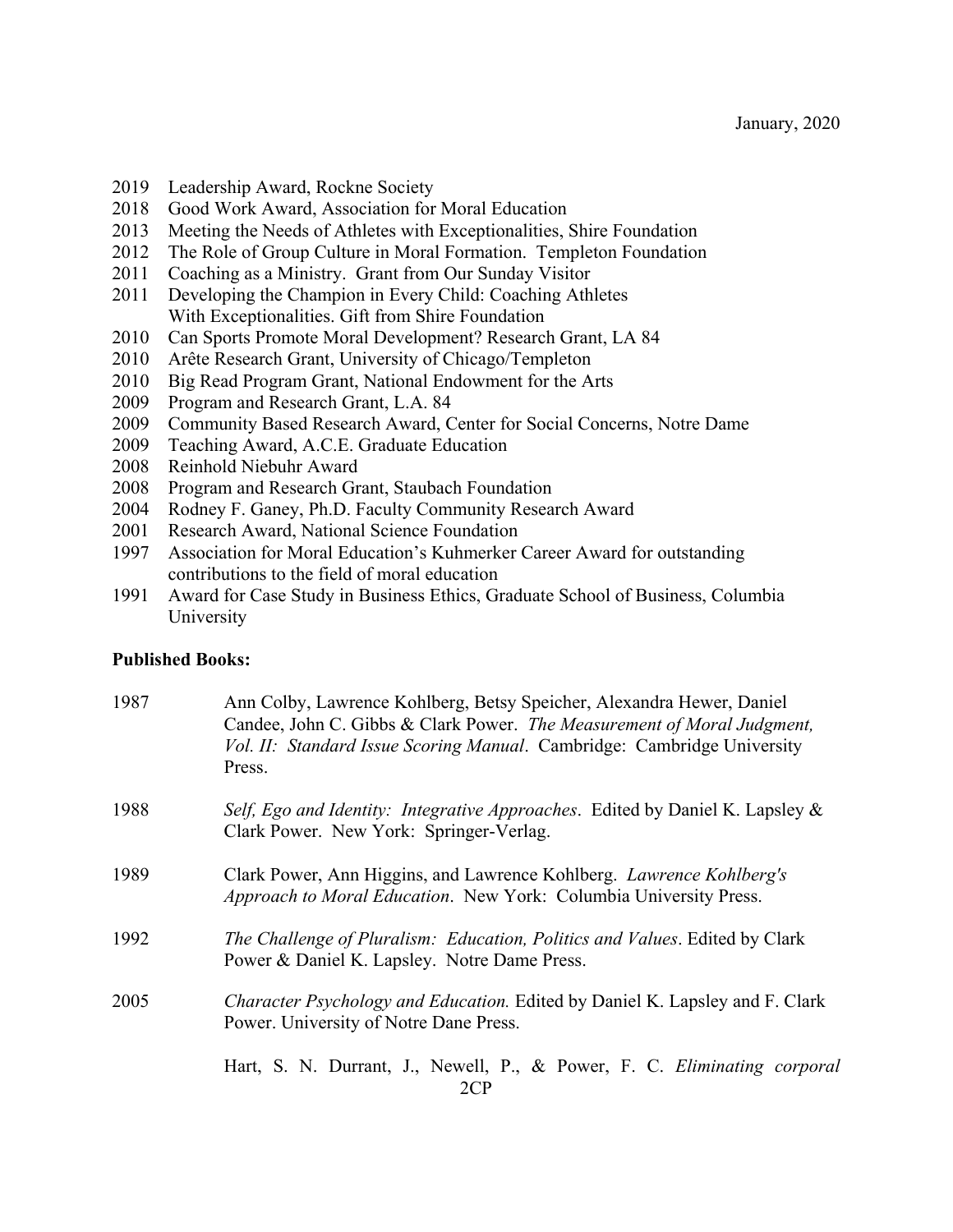|                          | punishment: The way forward to constructive child discipline. Paris: UNESCO                                                                                                                                                                                                                                            |
|--------------------------|------------------------------------------------------------------------------------------------------------------------------------------------------------------------------------------------------------------------------------------------------------------------------------------------------------------------|
| 2008                     | Moral Education: A Handbook (2 Volumes). Edited by F. Clark Power, Ronald<br>J. Nuzzi, Darcia Narvaez, Daniel K. Lapsley, Thomas C. Hunt. Westport, CT:<br>Praeger Press.                                                                                                                                              |
| 2020                     | Kristin Komyatte Sheehan, Peter, Piscitello, Clark Power, Play Like a Champion:<br>Following the Vatican's Lead to Elevate the Culture of American Sport.<br>Arlington, VA: National Catholic Educational Association.                                                                                                 |
| <b>Research Articles</b> |                                                                                                                                                                                                                                                                                                                        |
| 1978                     | Fritz Oser, Paul Gmunder, Ulie Fritzche, Kurt Widmer, & Clark Power.<br>"Development of Cognitive Stages of Religious Development." Scientific<br>Reports on Education, No. 6. University of Fribourg.                                                                                                                 |
| 1978                     | Clark Power & Joseph Reimer. "Moral atmosphere: An Educational Bridge<br>Between Moral Judgment and Moral Action." In New Directions For Child<br>Development: Moral Development, pp. 104-16. Edited by William Damon. San<br>Francisco: Josey-Bass.                                                                   |
| 1979                     | "The Moral Atmosphere of The School, Part I." Moral Education Forum 4(1): 9-<br>14.                                                                                                                                                                                                                                    |
| 1979                     | "The Moral Atmosphere of The School, Part II." Moral Education Forum 4(2):<br>20-26.                                                                                                                                                                                                                                   |
| 1980                     | "Further Reflections on Values Assessment. "Personnel and Guidance Journal<br>58(1) (May): $616-617$ .                                                                                                                                                                                                                 |
| 1980                     | Clark Power & Lawrence Kohlberg. "Faith, Morality and Ego Development." In<br>Toward Moral and Religious Maturity, pp. 343-372. Edited by James Fowler and<br>Anton Vergote. Morristown: Silver Burdett.                                                                                                               |
| 1980                     | "Evaluating Just Communities: Toward a Method for Assessing the Moral<br>Atmosphere of The School." In Evaluating Moral Development and Education<br>Programs That Have a Value Dimension, pp. 177-193. Edited by Lisa Kuhmerker,<br>Marcia Mentkowski and V. Lois Erickson. Schenectady: Character Research<br>Press. |
| 1980                     | Joseph Reimer and Clark Power. "Educating for Democratic Community: Some<br>Unresolved Dilemmas." In <u>Moral Education: A First Generation of Research</u> , pp.<br>303-320. Edited by Ralph Mosher. New York: Praeger.<br>3CP                                                                                        |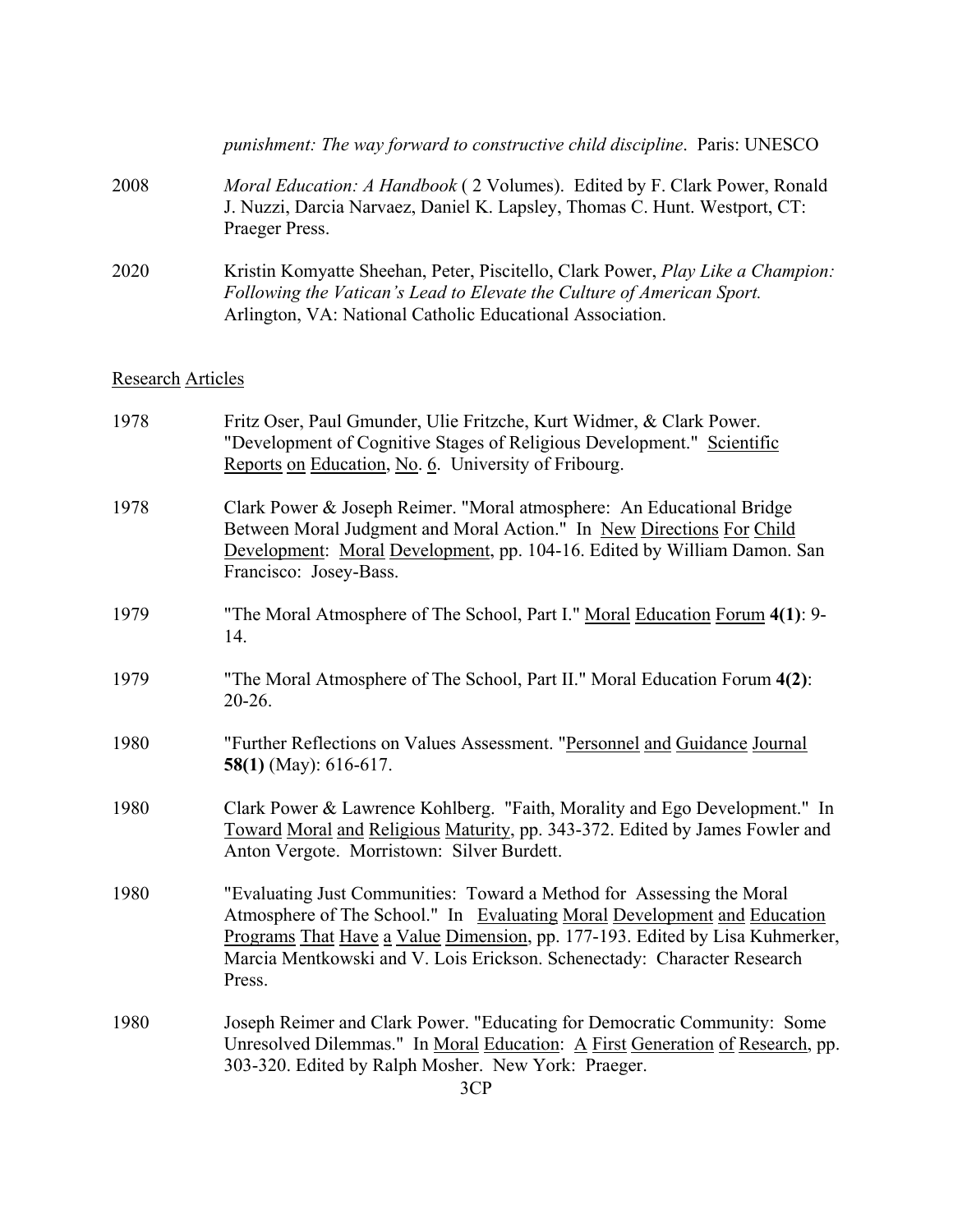| 1981 | "Moral Education Through The Development of The Moral Atmosphere of The<br>School." Journal of Educational Thought 15: 4-19.                                                                                                                                                                                        |
|------|---------------------------------------------------------------------------------------------------------------------------------------------------------------------------------------------------------------------------------------------------------------------------------------------------------------------|
| 1981 | Lawrence Kohlberg and Clark Power. "Moral Development, Religious Thinking<br>and The Question of A Seventh Stage. Zygon 16, 203-260. Also in Essays in<br>Moral Development, Volume 1: Essays in The Philosophy of Moral<br>Development pp. 311-372. Edited by Lawrence Kohlberg. San Francisco: Harper<br>and Row. |
| 1981 | Clark Power & Ann Higgins. "Moralische Atmosphere und Lernen."<br>Unterrichtswissenschaft 3: 225-240.                                                                                                                                                                                                               |
| 1981 | Bush, David F., Allen I., Alterman, Clark Power & R. Connolly. " Moral<br>Reasoning in Alcoholics and Addicts: Structure vs. Content." Perceptual and<br>Motor Skills 52: 269-270.                                                                                                                                  |
| 1982 | Lawrence Kohlberg, Marcus Lieberman, Ann Higgins & Clark Power. "The Just<br>Community School and Its Curriculum: Implications For The Future." Moral<br>Education Forum $6(4)$ : 31-42.                                                                                                                            |
| 1982 | Fred Gordon, Ann Higgins, Charles Turner, Christopher Mackin, Stewart Camlin,<br>Charles Heckscher, & Clark Power. "Research Group on Democratic<br>Organizations: Work in Progress." Workplace Democracy. Spring 9(3): 4-10.                                                                                       |
| 1983 | "Die Moralische Atmosphere der Schule: Eine Analyse Demokratischer<br>Verslammlungen." In Moralisches Urteilen und Soziale Umwelt, pp. 74-108.<br>Edited by Georg Lind, Hans A. Hartman & Roland Wakenhit. Weinheim and<br>Basel: Beltz.                                                                            |
| 1984 | Ann Higgins, Clark Power & Lawrence Kohlberg. "The Relationship of Moral<br>Judgment to Judgments of Responsibility." In Morality, Moral Development, and<br>Moral Behavior: Basic Issues in Theory and Research, pp. 74-108. Edited by<br>Jacob Gewirtz and William Kurtines. New York: John Wiley.                |
| 1985 | "Democratic Moral Education in a Large High School. A Case Study." In Moral<br>Education: Theory and Application, pp. 219-240. Edited by Marvin Berkowitz &<br>Fritz Oser. Hillsdale, New Jersey: Lawrence Erlbaum.                                                                                                 |
| 1985 | "The Role of The Pastoral Counselor in The Primary and Secondary School." In<br>Clinical Handbook of Pastoral Counseling, pp. 406-424. Edited by Robert J.<br>Wicks, Richard D. Parsons, Donald E. Capps. New York: Paulist Press.                                                                                  |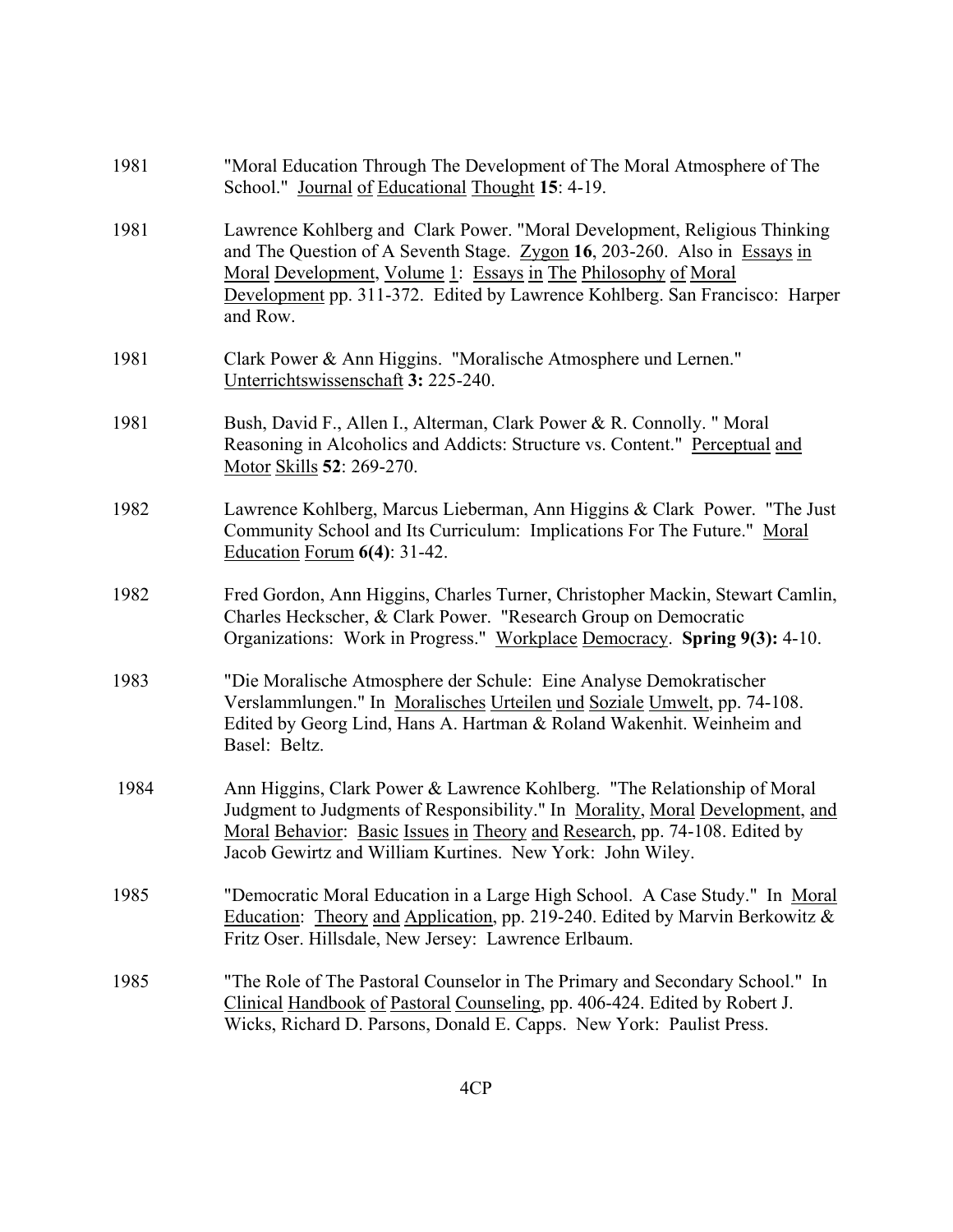| 1986 | "Demokratische und Moralische Erziehung in Einer Grossen Offentlichen High<br>School." In Transformation und Endwicklung: Grundlagen der Moralerziehung,<br>pp. 297-326 Edited by Fritz Oser, Reinhard Fatke, and Otfried Höffe. Frankfort,<br>Germany: Surkamp.                           |
|------|--------------------------------------------------------------------------------------------------------------------------------------------------------------------------------------------------------------------------------------------------------------------------------------------|
| 1986 | Clark Power & Lawrence Kohlberg. "Moral Development: Transforming the<br>Hidden Curriculum." Curriculum Review, 26, 14-17.                                                                                                                                                                 |
| 1987 | Clark Power & Lawrence Kohlberg. "Using a Hidden Curriculum for Moral<br>Education. The Education Digest 52 (9): 10-13.                                                                                                                                                                    |
| 1988 | "School Climate and Character development." In Character Development in<br>Schools and Beyond pp. 145-176. Edited by Kevin Ryan. New York: Praeger.                                                                                                                                        |
| 1988 | "Harte Oderweiche Stufen der Entwicklung des Glaubens und des Religiösen<br>Urteils? Eine Piagetsche Kritik." In Glaubensentwicklung und Erzrehung, pp.<br>108-123. Edited by Karl Ernst Nipkow, Friedrich Schweitzer, and James Fowler.<br>Gütersloh: Gütersloher Verglagshaus Gerd Mohn. |
| 1988 | Clark Power, Ann Marie R. Power & John Snarey. "Integrity and Aging: Ethical,<br>Religious, and Psychosocial perspectives." In Self, Ego and Identity: Integrative<br>Approaches, pp 130-151. Edited by Daniel K. Lapsley and Clark Power. New<br>York: Springer-Verlag.                   |
| 1988 | "From The Development of Moral Judgment to The Development of Moral<br>Atmosphere: Kohlberg's Sociological Turn." Counseling and Values, 32: 172-<br>178.                                                                                                                                  |
| 1988 | James Rest, Clark Power & Mary Brabeck. "Obituary: Lawrence Kohlberg<br>(1927-1987)." American Psychologist 43: 399-400.                                                                                                                                                                   |
| 1988 | "The Just Community Approach to Moral Education." Journal of Moral<br>Education, 17: 195-208.                                                                                                                                                                                              |
| 1989 | Clark Power, Ann Higgins, & Lawrence Kohlberg. "The Habit of the Common<br>Life: Building Character through Democratic Community Schools." In Moral<br>Development and Character Education: A Dialogue, pp. 125-144. Edited by<br>Larry P. Nucci. Berkeley: McCutchan.                     |
| 1989 | "The Teacher as Moral Educator," Journal of Moralogy, 108: 20-34.                                                                                                                                                                                                                          |
| 1990 | "The Distinctiveness of Pastoral Counseling." Counseling and Values 34, 2: 75-88.                                                                                                                                                                                                          |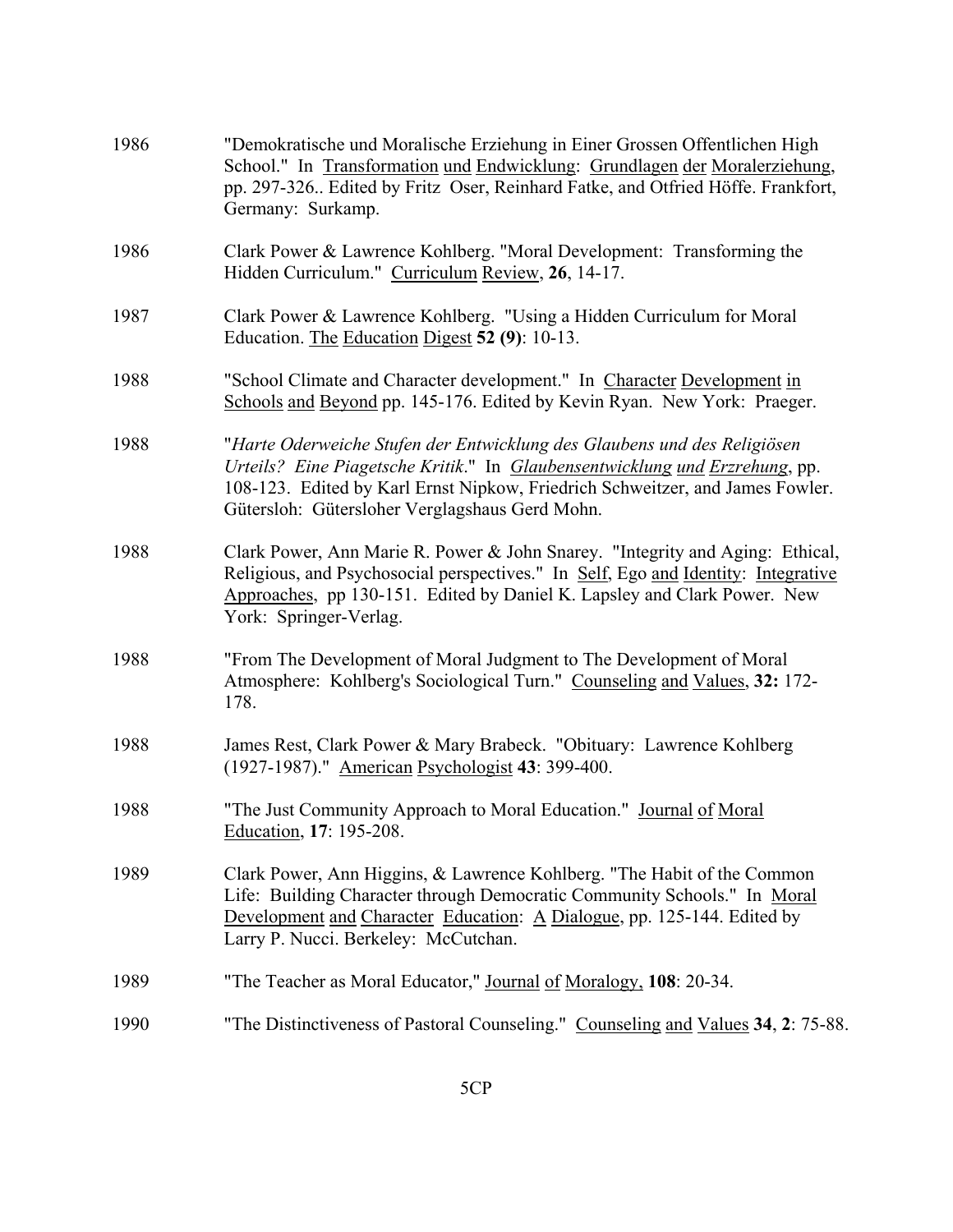| 1990 | "A Reply to Bartlett and Bergin." Counseling and Values, 34 (2): 93-94.                                                                                                                                                                                                                                                                                                                       |
|------|-----------------------------------------------------------------------------------------------------------------------------------------------------------------------------------------------------------------------------------------------------------------------------------------------------------------------------------------------------------------------------------------------|
| 1991 | "Lawrence Kohlberg: The Vocation of a Moral Educator." In Moral Behavior<br>and Development: Advances in Theory, Research and Application: Vol. I.<br>Edited by William Kurtines and Jacob Gewirtz. New Jersey: Lawrence<br>Earlbaum Associates.                                                                                                                                              |
| 1991 | "Moral Education and The Problem of Moral Authority." In Moral Behavior and<br>Development: Advances in Theory, Research and Application: Vol.III. Edited<br>by William Kurtines and Jacob Gewirtz. New Jersey: Lawrence Earlbaum<br>Associates.                                                                                                                                              |
| 1992 | Clark Power & Ann Higgins. "The Just Community Approach to Classroom<br>Participation." In Learning for a Lifetime: Moral Education in Theory and<br>Practice. Edited by Andrew Garrod. New York: Praeger Press.                                                                                                                                                                              |
| 1992 | "Hard Versus Soft Stages of Faith and Religious Development: A Piagetian<br>Critique." In Stages of Faith and Religious Development: Implications for<br>Church, Education and Society. Edited by Karl Ernst Nipkow, Friedrich<br>Schweitzer, and James Fowler. New York: Crossroads Press.                                                                                                   |
| 1992 | Michael G. Bowen & Clark Power. "Exxon's Knee-deep in The Big Muddy: A<br>Case Study of Managerial Ethics and Decision Making." (Originally published<br>by the Ethics in Business Program, Graduate School of Business, Columbia<br>University, New York) A Virtuous Life in the Business Story. Edited by John W.<br>Houck and Oliver F. Williams. Lanham, MD: University Press of America. |
| 1992 | "Moral education and the Pluralist challenge." In The Challenge of Pluralism:<br>Education, Politics and Values. Notre Dame Press, Edited by Clark Power &<br>Daniel K. Lapsley. Notre Dame Press.                                                                                                                                                                                            |
| 1992 | Clark Power and Ann Marie R. Power. "A Raft of Hope: Democratic Education<br>and the Challenge of Pluralism." Journal of Moral Education, 21 (3) 193-206.<br>Translated into Hungarian for The Moral in Everyday Life from the of the<br>Observer and the Participant, Edited by Ibolya Vari-Szilagyi. Published by<br>Scientia Humana, Edited by Koncz Istvan, 1994.                         |
| 1992 | "Just Community Theory." In Moral Psychology. Edited by Fumiyuki Ohnishi.<br>Kyoto: Hokkaido University Press.                                                                                                                                                                                                                                                                                |
| 1992 | "An Apprenticeship in Democracy: The Just Community Approach to Civic<br>Education." Curriculum 13(3) 188-195.                                                                                                                                                                                                                                                                                |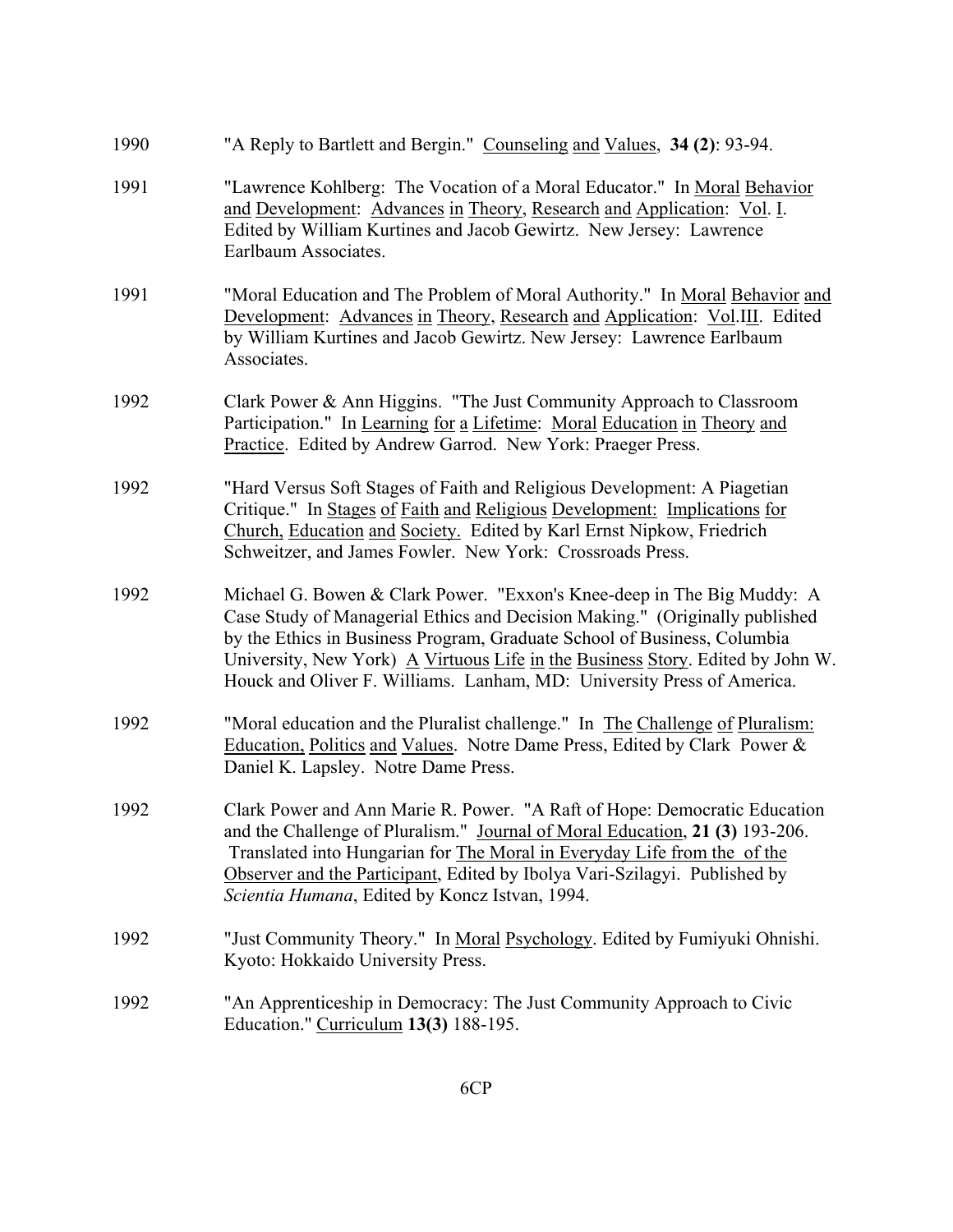| 1993 | Michael Bowen & Clark Power, "The Moral Manager: Communicative Ethics<br>and The Exxon Valdez Disaster." Business Ethics Quarterly, 3 (2) 97-115.                                                                                                                                                                        |
|------|--------------------------------------------------------------------------------------------------------------------------------------------------------------------------------------------------------------------------------------------------------------------------------------------------------------------------|
| 1993 | "Excellence or Heroism? Reflections on Urban Education," The Journal of<br>Educational Thought 27(3) 339-341.                                                                                                                                                                                                            |
| 1994 | "Just Schools and School Climate." In Ethics for Educational Professionals:<br>Perspectives for Preparation and Practice. Edited by Kenneth Strike & Lance<br>Ternacky. New York: Teacher's College Press.                                                                                                               |
| 1994 | "Moral Development." In Encyclopedia of Human Behavior. Edited by V.S.<br>Mamachandran. San Diego: Academic Press.                                                                                                                                                                                                       |
| 1994 | "Commentary [Piaget on the Moral development of Forgiveness]" Human<br>Development, 37(2) 81-85.                                                                                                                                                                                                                         |
| 1996 | F. Clark Power and Tatyna A. Makogon, "The Just Community Approach to Care.<br>"Journal for a Just and Caring Education. Special Issue, Edited by Larry Nucci<br>and Herbert Walberg.                                                                                                                                    |
| 1996 | "Reaction to Research on Religious Judgment, Part 1: A Conversation with<br>Professor Fritz Oser." Journal of Research on Christian Education 5 (2) 244-248.                                                                                                                                                             |
| 1997 | F. Clark Power & Ann Marie R. Power. "Cheating" In G. Bear, K.M. Minke, &<br>A. Thomas (Eds.) Children's Needs II: Development, Problems, and Alternatives.<br>Bethesda, MD: National Association of School Psychologists.                                                                                               |
| 1997 | F. Clark Power & Vladimir T. Khmelkov. "The Development of the Moral Self:<br>Implications for Moral Education," International Journal of Educational<br><i>Psychology</i> , 27 (7) 539-551.                                                                                                                             |
| 1998 | "Moral Development." In H. Friedman (Ed.), Encyclopedia of Mental Health.<br>San Diego, CA: Academic Press                                                                                                                                                                                                               |
| 1998 | F. Clark Power, Ann Marie R., Valdimir T. Khmelkov. Understanding the role of<br>community in moral and character education, Journal of Research in Education,<br>$8(1)$ , 16-24.                                                                                                                                        |
|      | "Der Just Community Ansatz für eine moralische Ersiehung in einer<br>demokratischen Gesellschaft" in J. Keuffer, H.-H. Krüger, S. Reinhardt, E. Weise,<br>and H. Wenzel (eds.) Schulkultur als Gestaltungsaufgabe: Partiziapation,<br>Management, Lebensweltgestaltung. Weinheim: Deutscher Studeien Verlag 435-<br>449. |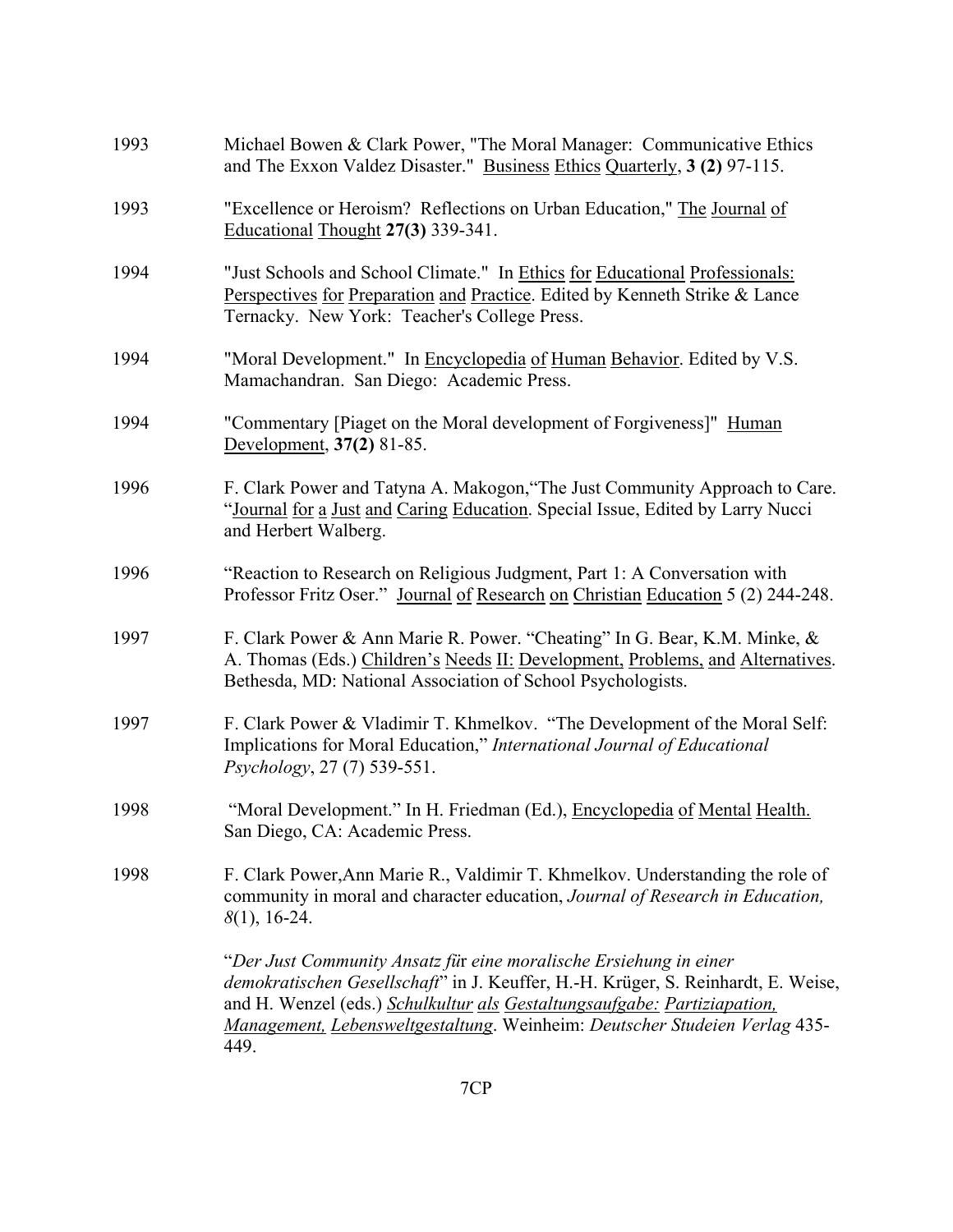|      | F. Clark Power, Ann Marie R. Power, & Vladimir Khmelkov. "Discipline and<br>Community in Moral and Character Education." Journal of Research in Education<br>$8(1)16-25.$                                                                                                                                     |
|------|---------------------------------------------------------------------------------------------------------------------------------------------------------------------------------------------------------------------------------------------------------------------------------------------------------------|
| 1999 | "Education Toward Democracy: How Can it be Accomplished?" Prospects:<br>Quarterly Review of Comparative Education 29 (2). This article is published in<br>English, French, and Spanish. *                                                                                                                     |
|      | Clark Power & Joseph Reimer, "Die Moralische Atmosphäre: Eine Pädogische<br>Brüke swischen Moralischem Urteil und Handleln" In D. Gartz (Ed.), Moralische<br><b>Erziehung und Moralisches Handeln. Surkamp, 294-314.</b>                                                                                      |
|      | Educating for democracy: The vision and legacy of Ralph Mosher. <i>Journal of</i><br>Research in Education 9(1) 48-55.                                                                                                                                                                                        |
| 2000 | Arthur Schwartz and Clark Power, "Maxims to Live By" In Warren Brown (Ed.)<br>Understanding Wisdom: Sources, Science, and Society. Templeton Foundation<br>Press.                                                                                                                                             |
| 2001 | Vladimir T. Khmelkov, Ann Marie R. Power, & F. Clark Power, "Teacher<br>Candidates' Incoming Beliefs about Teaching and the Teaching Profession:<br>Catholic Service-Learning and Traditional Programs Compared," Catholic<br><u>Education: A Journal of Inquiry and Practice <math>5(2)</math>: 206-228.</u> |
| 2002 | Shields, D., & Bredemeier, B., & Power, F.C. Character development and<br>children's sport. In F. Smoll & R. Smith (Eds.), Children and youth sport: A<br>biopsychosocial perspective $(2^{nd}$ ed.). Indianapolis: Brown & Benchmark.                                                                        |
|      | F. Clark Power, Ann Marie R. Power, Brenda Light Bredemeier, David Light<br>Shields, "Democratic Education and Children's Rights" in Children's Rights in<br>Education. Edited by Stuart Hart. London: Jessica Kingsley Publishers.                                                                           |
|      | "Building Democratic Community: A Radical Approach to Moral Education," in<br>William Damon (Ed.), Bringing in a New Era in Character Education. Stanford,<br>CA: Hoover Press, Sanford University.                                                                                                           |
| 2004 | "The Moral Self in Community," In D. Narvaez & D. Lapsley (Eds.), Augusto<br>Blasi's Contributions to Moral Psychology. Hillsdale, New Jersey: Lawrence<br>Earlbaum Associates.                                                                                                                               |
| 2005 | "Moral Motivation: A Tri-focal Perspective," In C. Edwards and G.Carlo (Eds.)<br>2003 Nebraska Symposium on Motivation: Moral Motivation through the                                                                                                                                                          |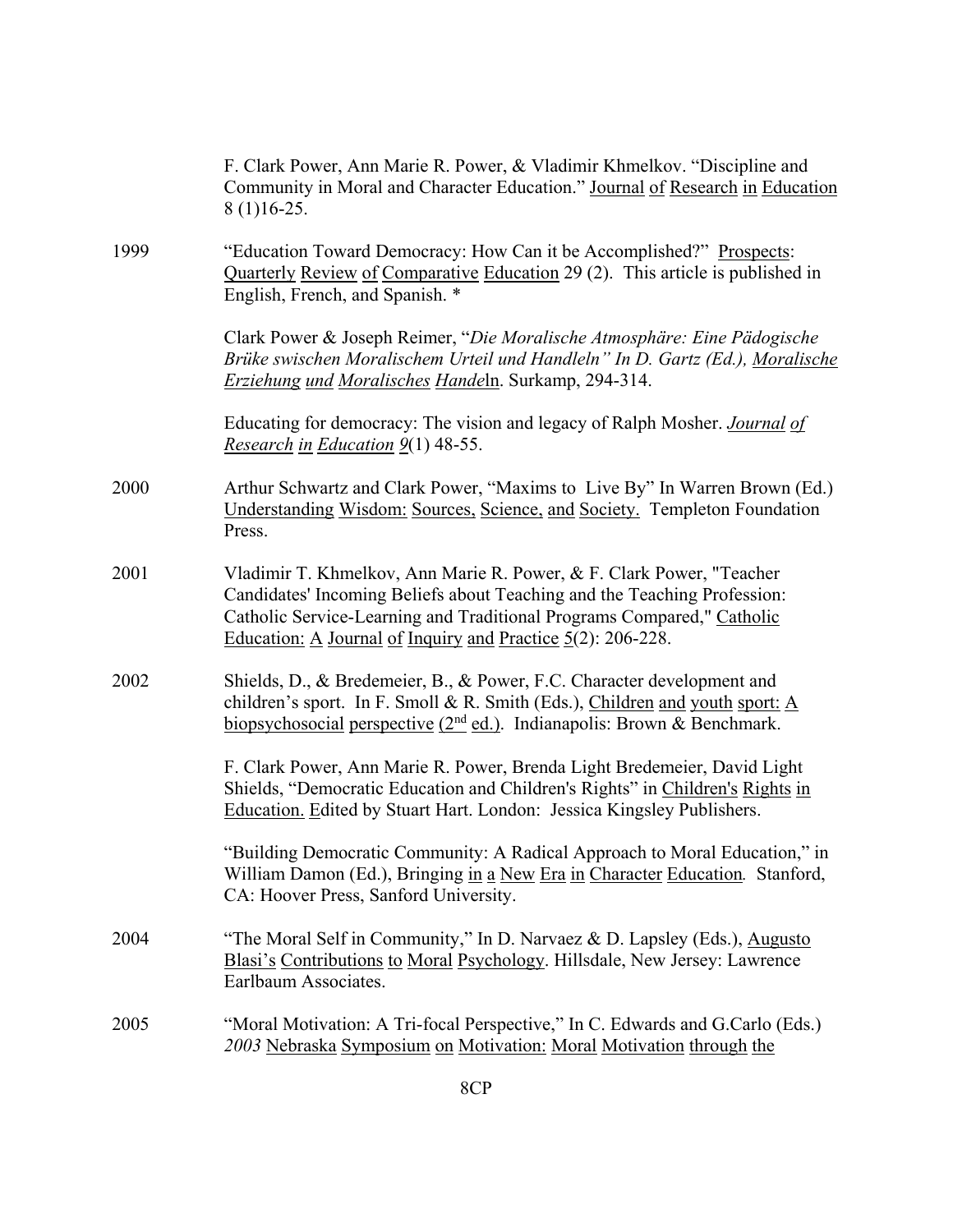Lifespan. University of Nebraska Press.

|      | F. Clark Power & Ann Higgins D'Allesndro, "Character, Responsibility, and The<br>Moral Self. In D. K. Lapsely & F.C. Power (Eds.), Character Psychology and<br><b>Education.</b> University of Notre Dame Press.                                                                    |
|------|-------------------------------------------------------------------------------------------------------------------------------------------------------------------------------------------------------------------------------------------------------------------------------------|
|      | David Light Shields, Brenda Light Bredemeier, Nicole M. Lavoi, and F. Clark<br>Power. "The Sport Behavior of Coaches, Parents, and Athletes: The Good, The<br>Bad, and the Ugly." Journal of Research in Character Education 3(1), 43-59.                                           |
|      | F. Clark Power & Ann Marie R. Power. "Moral education and Civic engagement:<br>An Appropriation of Durkheim." In Wouter van Haaften (Ed.), Moral<br>Sensibilities III, Nijmegen: Uitgeverij Concorde.                                                                               |
|      | F. Clark Power & Stuart N. Hart. "The Way Forward to Constructive Child<br>Discipline." In Stuart N. Hart (ed.). Eliminating Corporal Punishment: The Way<br>forward to constructive Child Discipline. New York: UNESCO Educational<br>Publications.                                |
| 2006 | Nicole M. LaVoi & F. Clark Power. "Pathways to Fostering Civic Engagement in<br>Collegiate Female Athletes: An Exploratory Study."Journal of College and<br>Character, VII: 3, April.                                                                                               |
| 2007 | F. C. Power & A. M. R. Power. (2006). Classroom cheating: A developmental<br>perspective. In G. Bear, K. Minke & A. Thomas (eds.), Children's Needs II:<br>Psychological Perspectives. 2nd Edition. Bethesda, MD: National Association of<br>School Psychologists.                  |
|      | D.L. Shields, N. M. LaVoi, B. L. Bredemeir, F.C. Power. "Predictors of Poor<br>Sportsmanship in Youth Sports: Personal Attitudes and Social Influences."<br>Journal of Sport and Exercise Psychology, 29 (6): 747-762.                                                              |
| 2008 | Kathleen Roney, Ann Marie R. Power, & F. Clark Power. "Orienting to the<br>Common Good: Developing a Moral Self in the Middle School Years." Research<br>in Middle Level Education. 31 (6), 2-13.                                                                                   |
|      | G. Felicitas Munzel & F. Clark Power, "Immanuel Kant's Influence on Jean<br>Piaget and Lawrence Kohlberg's Approaches to Moral Education" In Wayne<br>Willis and Daniel Fasko, The Philosophical and Psychological Foundations of<br>Moral Education. Kresskill, NJ: Hampton Press. |
|      | F. Clark Power & Ann Higgins-D'Allesandro. "The Just Community Approach<br>to Moral Education and The Moral Atmosphere of the School." In Larry Nucci &                                                                                                                             |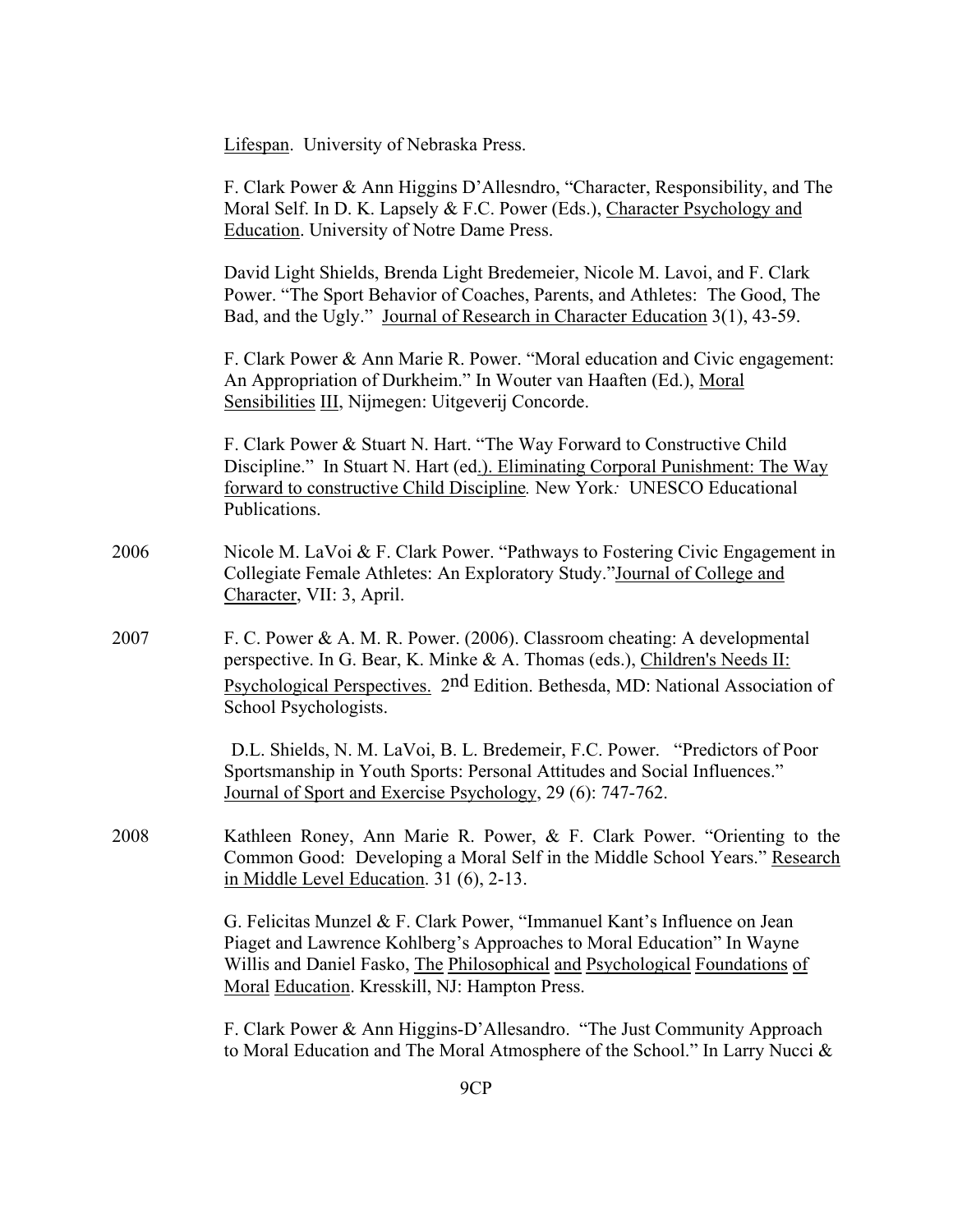|      | Darcia Narvaez (Eds.), Handbook on Moral and Character Education. Lawrence<br>Earlbaum.                                                                                                                                                                                          |
|------|----------------------------------------------------------------------------------------------------------------------------------------------------------------------------------------------------------------------------------------------------------------------------------|
|      | F. Clark Power, Ann Marie R., Vladimir T. Khmelkov. Understanding the role of<br>community in moral and character education. In T. Lucey & K. Cooter, Literacy<br>and Society.                                                                                                   |
|      | F. Clark Power & Ann Marie R. Power. "Civic Engagement, Global Citizenship,<br>and Moral Psychology." In Fritz Oser & Weil Veugelers, Getting Involved:<br>Global Citizenship Development and Sources of Moral Values. Rotterdam,<br>Netherlands: Sense Publishers. 89-104.      |
| 2010 | "The Moral Education Miracle at the Franklin County Community Based<br>Corrections Facility: The Influence of Moral Culture." Journal for Research on<br>Character Education. 8(1), xiii-xxi.                                                                                    |
| 2011 | F. Clark Power, Kristin K. Sheehan, Kara McCarthy, & Tom Carnevale,<br>Champions for Children: Reaching Out to Urban Youth Through Sports. Journal<br>of Research in Character Education, 8 (2)75-86.                                                                            |
| 2012 | "Moral Development." In Encyclopedia of Human Behavior. Edited by V.S.<br>Mamachandran. San Diego: Academic Press.                                                                                                                                                               |
|      | F.C. Power and A.M.R. Power. "Moral Education." In A. Higgins-D'Alessandro,<br>M.W. Corrigan, & P.M. Brown (Eds.), The Handbook of Prosocial Education.<br>Lanham, MD: Rowan & Littlefield Publishing Group.                                                                     |
|      | Kristin K. Sheehan and F. Clark Power, "Sports Teams as Moral Communities,"<br>Journal of Coaching Education 5 (2) 74-77.                                                                                                                                                        |
| 2013 | Power, F. C. & Sheehan, K.K. (2013). Moral motivation in sports. In K.<br>Heinrichs, F. Oser, T. Lovat (Eds.) Handbook of moral motivation: Theories,<br>models, applications (405-436). Rotterdam, Netherlands: Sense Publishers.                                               |
|      | Power, F. C. & Fallon, S. M. (2013). "Teaching and Transformation: Liberal Arts<br>and the Homeless." In D. Groody & G Guttierez (Eds.), The Preferential Option<br>for The Poor Beyond Theology: An Interdisciplinary Reader. Notre Dame IN:<br>University of Notre Dame Press. |
|      | "Education for Justice and Peace: The Just Community Approach to Moral<br>Education (63-78). In C.S.Hutz & L. K. de Souza (EWds.), <i>Estudos e Pesquisas</i><br>em Psicologia do Desenvolvimento e da Personalidade: Uma Homenagem a                                            |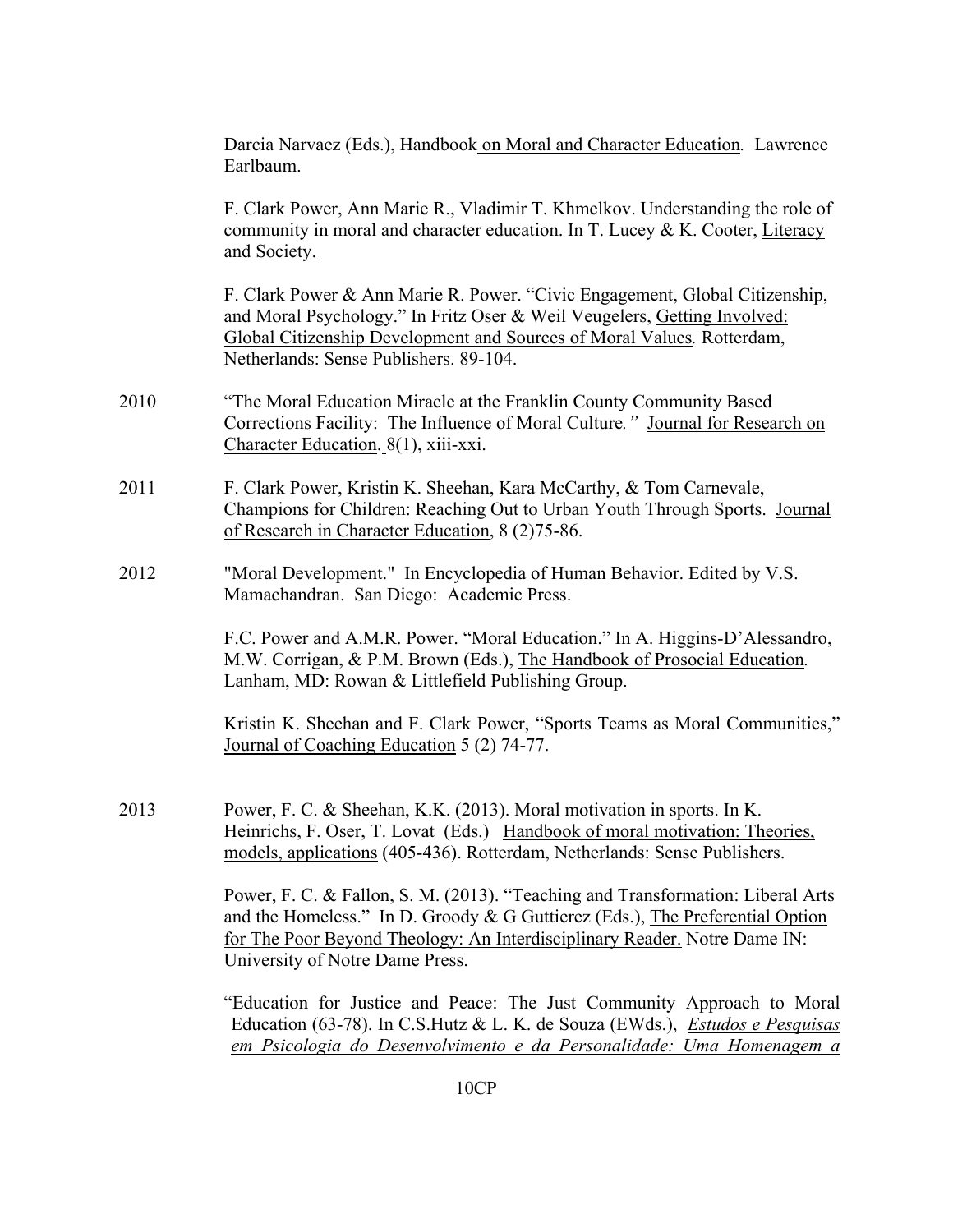*Angela Biaggio*. Sao Paolo, Brazil: Casa do Psicologo.

F. Clark Power & Ann Marie R. Power. From Self-Isolation to Peer Interaction: Building community in Middle School Classrooms and Sports Teams. In K. Roney & R. P. Lipka (Eda.), Middle Grades Curriculum: Voices and Visions of The Self-Enhancing School. Charlotte, NC: Information Age Publishing.

2014 F. Clark Power & Sarah Scott, "Democratic Citizenship: Responsible Life in a Free Society (1-17)." School Psychology International DOI: 10.1177/0143034313515985

.

F. Clark Power & Kristin K. Sheehan. Moral and Character Education through Sports (488-506). In L. Nucci, T. Kretenauer, & D. Narvaez (Eds.), Handbook of Moral and Character Education (2<sup>nd</sup> Edition), New York: Rutledge.

With Liberty and Justice for All: The Future of Character Education (31-36). Journal of Character Education 10: 1*.*

F. Clark Power & Ann Marie R. Power, Championing Children: Sports and Urban Poverty" In K. Gilbert & K. McPherson (Eds.), Urban Sports Development. Champaign, IL: Common Ground Publishing.

2015 F. Clark Power, Lawrence Kohlberg: The vocation of a moral educator (187-198). In Zizek, B., Garz, D. & Nowak, (Eds.), Kohlberg Revisited. Rotterdam: Sense Publishers.

> Moral Education through Sports. (88-110). In P. Kelly, S.J., (Ed.), Youth Sport and Spirituality*:* Catholic Perspectives. Notre Dame, IN: University of Notre Dame Press.

2016 F. Clark Power & Alesha Seroczynski, Promoting Athletes' Character Development through Coach Education (87-108). Journal of Character Education 11(2).

> F. Clark Power, Moral Psychology. Neuroscience and Behavioral Psychology. Oxford, UK: Elsevier.

2019 F. Clark Power & Lillie Romeiser, Athletics as Sacrificial Prayer. In Hoven, M., Parker, A., and Watson, N.J. Christian Practices for Sport: An Introduction. Edinburgh: T & T Clark.

F. Clark Power & Lillie Romeiser, From Play to Virtue: The Social, Moral, and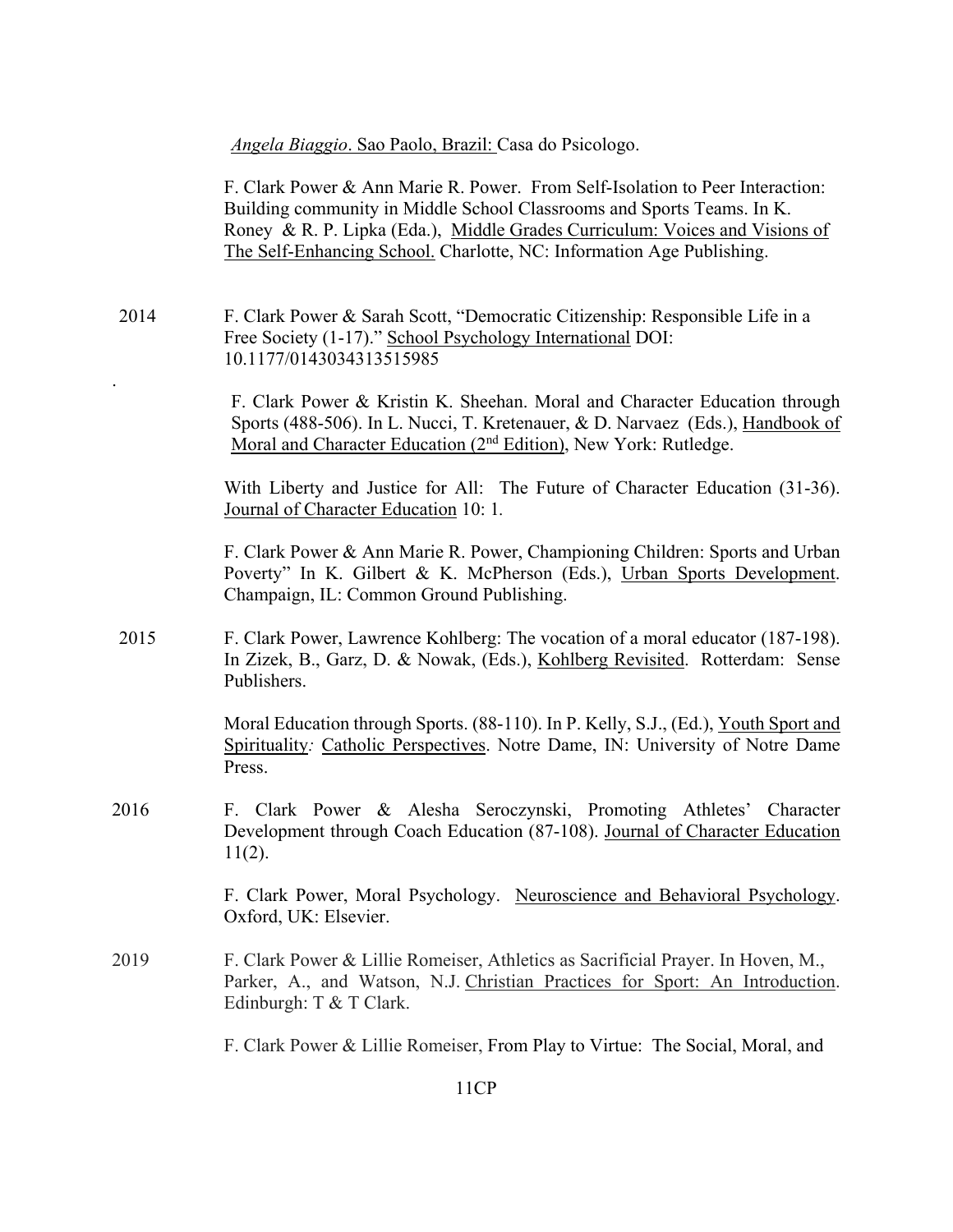Religious Dimensions of Youth Sport (23-42). In P. Kelly, (Ed.), Catholics and Sport in a Global Context, Supplement Series 20 of Journal of Religion and Society.

- 2020 F. Clark Power, Dean Pape, & Stuart N. Hart, Preparing Children for Responsible Citizenship: The Role of Moral Education*.* In S.N. Hart (Editor), International Handbook on Child Rights and School Psychology*.* New York: Springer.
- In Press F. Clark Power. What Youth Sport Coaching Can Contribute to a Professional Ethos of Teaching? In Handbook of Teachers' Ethos. K. Heinrichs & F.Oser (Eds.). Springer.
- In Progress Marvin W. Berkowitz, F. Clark Power, Alan Wilson, Moral Reasoning and Phronesis: Where Developmental Psychology and Virtue Ethics Intersect. Wisdom and Moral Education. Special edition of Journal of Moral Education.

Peer Cultures Matter: How Classrooms, Sports Teams, and Religious Groups Influence Adolescent Moral Responsibility

The Moral Culture of Schools: Do Schools Foster or Undermine The Development of Moral Responsibility?

Confronting Racism and Child Poverty through Education.

Invited Addresses and Colloquia:

| 1979 | "Faith, Morality, and Ego Development." Symposium on Moral and Faith<br>Development, Senaque, France.  |
|------|--------------------------------------------------------------------------------------------------------|
| 1980 | "Moral Education in The `80's, The Just Community Approach." Ethical Society<br>of Boston.             |
| 1980 | "The Just Community Approach in Secondary Schools." Boston State University,<br>February.              |
| 1980 | "Religious Development and The Possibility of a Seventh Stage." Marquette<br>University.               |
| 1980 | "Faith and Religious Development: A Cognitive Developmental Approach."<br>University of Calgary, 1980. |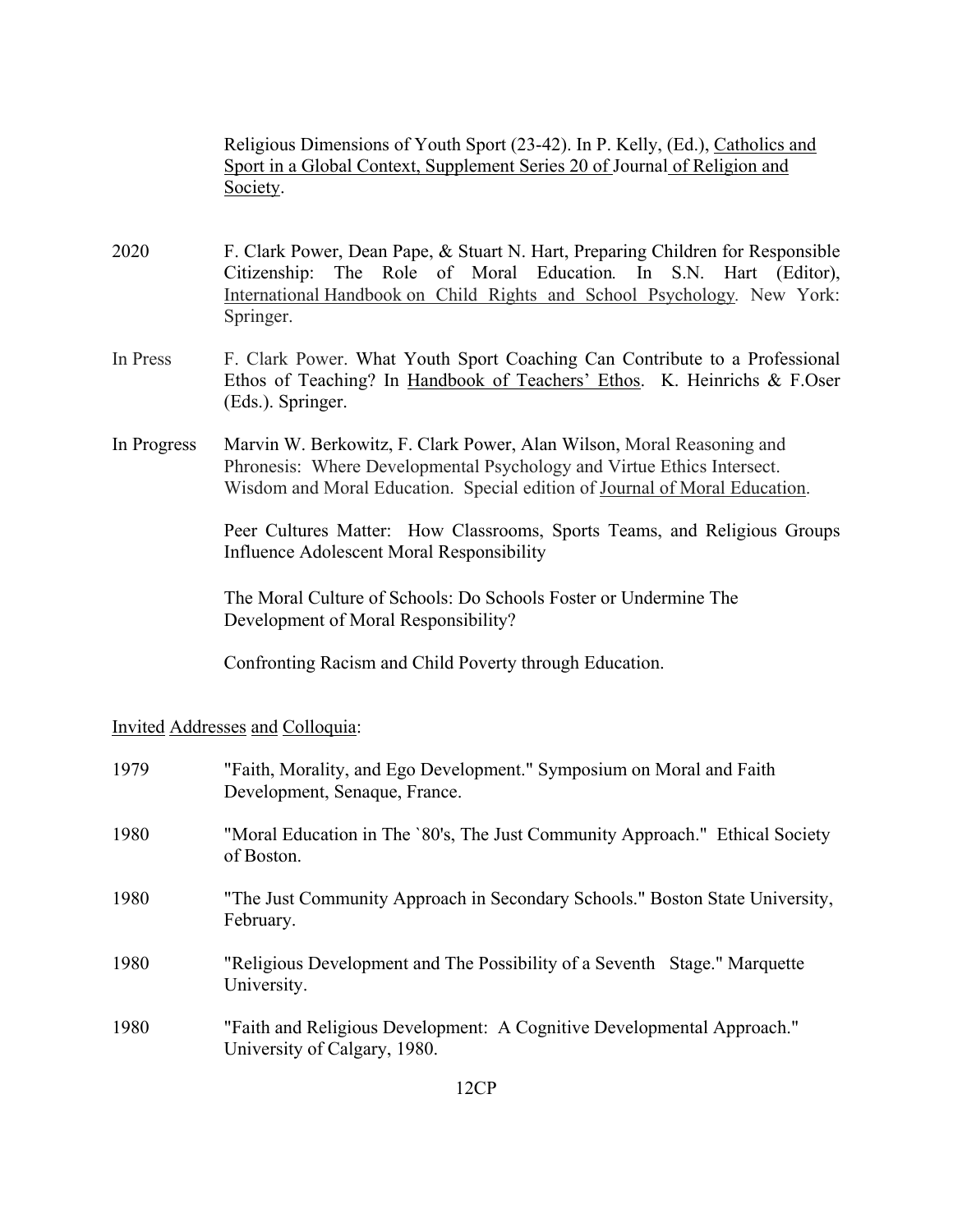| 1980 | "Moral Atmosphere and Moral Development." University of Calgary.                                                                                                                                                                              |
|------|-----------------------------------------------------------------------------------------------------------------------------------------------------------------------------------------------------------------------------------------------|
| 1981 | Ann Higgins, Clark Power & Lawrence Kohlberg. "Student Judgments of<br>Responsibility and The Moral Atmosphere of High Schools: A Comparative<br>Study." The First International Conference on Moral Psychology and Behavior,<br>Miami Beach. |
| 1982 | "Democratic Moral Education in The Urban Public High School." International<br>Symposium on Moral Education, University of Fribourg, Fribourg, Switzerland.                                                                                   |
| 1983 | "High School Democracy: The Brookline Experience." Association for Moral<br>Education, Toronto.                                                                                                                                               |
| 1985 | "The School as Moral Agent: Democratic Schools and Their Organizational<br>Culture." University of California at Irvine.                                                                                                                      |
| 1985 | "Democratic Education and The Moral Culture of Schools." Department of<br>Education Psychology," University of Illinois at Chicago.                                                                                                           |
| 1986 | "The Philosophy and Psychology of Moral Development and Its Implications for<br>Education." Suomi College.                                                                                                                                    |
| 1986 | "Starting a Democratic School." New England Conference for Democratic<br>Schools, Andover, Massachusetts.                                                                                                                                     |
| 1987 | "The Psychology and Philosophy of Moral Development and Education." Ohio<br>University.                                                                                                                                                       |
| 1987 | "Stages of Religious Development: Soft or Hard Stages?" International<br>Symposium on Religious Development and Education, Tübingen, Germany.                                                                                                 |
| 1987 | "American Moral Education." International Conference on Moral Education:<br>"Moral Education: East and West," Kashiwa, Japan.                                                                                                                 |
| 1987 | "The Vocation of a Moral Psychologist and Educator: Lawrence Kohlberg."<br>International Conference on Moral Education: "Moral Education: East and<br>West," Kashiwa, Japan.                                                                  |
| 1988 | "The Virtue of Democratic Schools." Keynote Address. Institute for Democracy<br>in Education. "Equity and Excellence: Public Education in a Democratic<br>Society", Ohio University Athens.                                                   |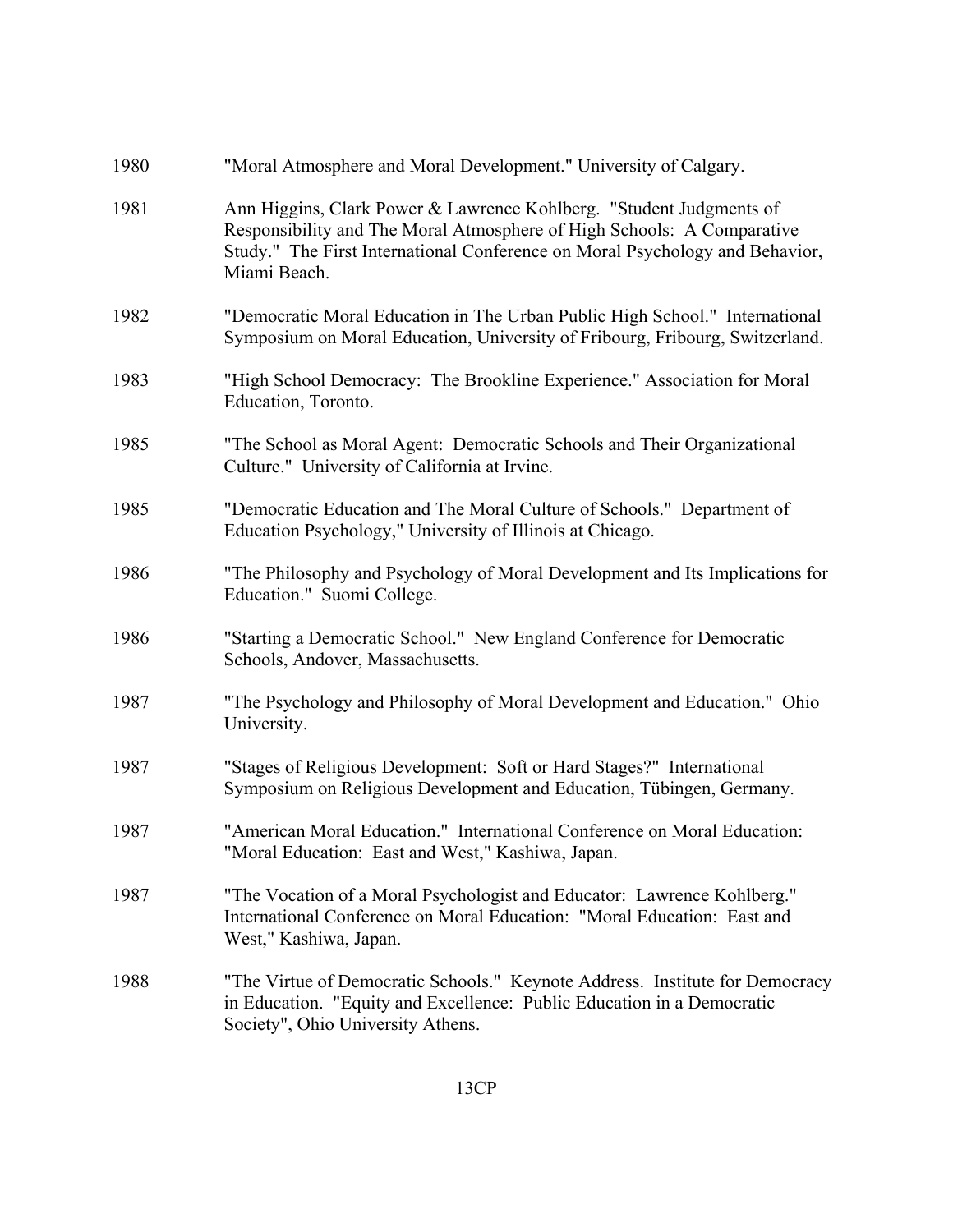| 1988 | "The Teacher as Moral Educator," Japanese Educational Conference, Mizanumi,<br>Japan.                                                                                                                                                       |
|------|---------------------------------------------------------------------------------------------------------------------------------------------------------------------------------------------------------------------------------------------|
| 1988 | "Education for Justice: Lawrence Kohlberg's Contribution to American Moral<br>Education," Association for Moral Education, Pittsburgh.                                                                                                      |
| 1989 | "Democratic Moral Education and The Problem of Pluralism," Colloquium:<br>"Moral Education in a Pluralist Society," University of Notre Dame.                                                                                               |
| 1989 | "Democracy, Development, and Organizational Culture," Association for Moral<br>Education, Irvine.                                                                                                                                           |
| 1990 | "Moral Psychology and Education after The Holocaust." Keynote Address,<br>National Educational Association, Third International Conference on Racism,<br>Sexism, and Apartheid.                                                             |
| 1991 | "The Development of Moral Norms: Pedagogical and Research Implications."<br>University of Delaware.                                                                                                                                         |
| 1991 | "The Just Community Approach to Moral Education: Democratic and<br>Communitarian Principles." All Union Soviet Education Conference. Nicolayev,<br>Soviet Union.                                                                            |
| 1991 | "Democratic Education in the United States." Institute of Psychology,<br>Jagellionian University, Krakow, Poland.                                                                                                                           |
| 1991 | "Assessing Moral Development." Universidad Autonoma de Puebla, Puebla,<br>Mexico.                                                                                                                                                           |
| 1991 | "Educating for Pluralism." School of Education. University of Calgary, Canada.                                                                                                                                                              |
| 1995 | "Moral Development and Forgiveness." Invited Address at the Encuentro<br>Mundial de Invetigatores, Professionales y Estudiantes de Psicologia, a world<br>conference to celebrate the 30th anniversary of the University of Puebla, Mexico. |
| 1995 | "Character Educationfor a Democratic Society: Schools as Apprenticeships in<br>Democratic Virtue" Keynote Address for Peuget Sount Conference on<br>Democratic Education, Seattle.                                                          |
| 1995 | "A Stage 7 Perspective on Moral and Religious Education." International<br>Conference on Moral Education: "Moral Education: East and West," Kashiwa,<br>Japan.                                                                              |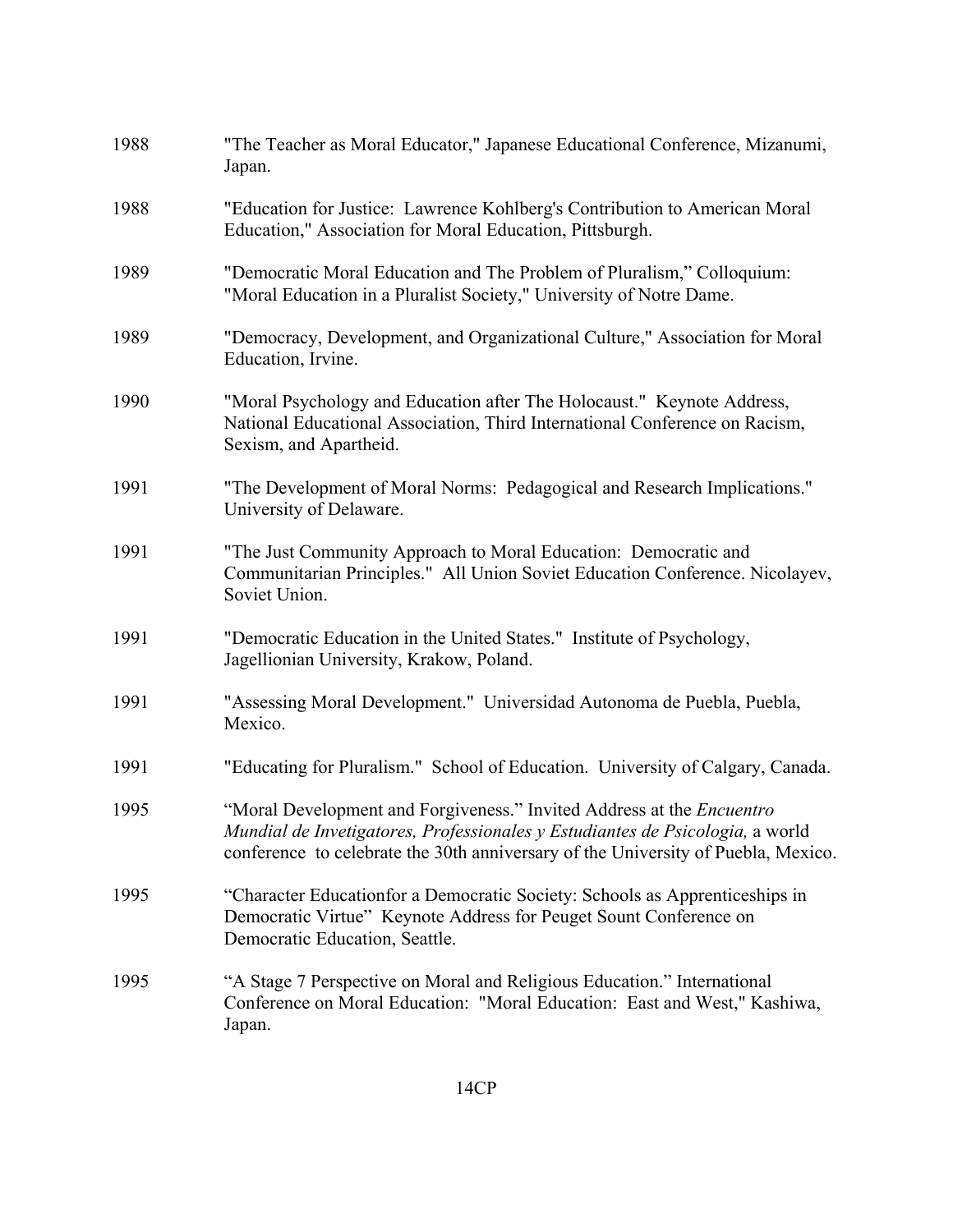| 1997 | "The Just Community Approach as an Apprenticeship for Citizenship in the<br>United States," International Conference on Citizenship Education, Halle,<br>Germany.           |
|------|-----------------------------------------------------------------------------------------------------------------------------------------------------------------------------|
| 1998 | "Education Towards Democracy -- How Can It Be Accomplished?" International<br>Conference of Children's Rights in Education, Copenhagen, Denmark                             |
| 1999 | "The Seven Habits of Good Teachers and Principals: Moral Education for the<br>New Millennium." University of Missouri, St. Louis. *                                         |
| 2000 | "Democratic Citizenship Education Through Sport." Summit 2000 Character<br>through Sports: from Theory to Practice. New Hampton, New Hampshire, June.                       |
| 2001 | "Character and Citizenship Development Through Sports: Reclaiming A<br>Legacy." United States Air Force Academy, Colorado Springs, March.                                   |
| 2001 | "Teams as Moral Communities." Annual Conference on Sports, Spirituality, and<br>Character. Neuman College, PA, June.                                                        |
| 2001 | "The Psycho-Social Dimensions of Coaching," NCACE Annual Conference,<br>Indianapolis, IN, June.                                                                             |
| 2002 | "Tolle Lege,' Homeless and Self-Discovery," The City of God Lecture, Center<br>for Augustinian Study and Legacy, Merrimack College, Andover, Massachusetts<br>March.        |
| 2003 | "Moral Motivation: A Tri-focal Perspective." Nebraska Symposium on<br>Motivation. University of Nebraska March.                                                             |
|      | "Preparing Teachers as Moral Educators" $10th$ Annual Conference sponsored by<br>the European Association for Research on Learning and Instruction. Padua, Italy<br>August. |
| 2006 | "The Just Community Approach: A Radical Way of Fostering Responsible Civic<br>Engagement." Association for Moral Education. Fribourg, Switzerland.                          |
|      | "Sports and Spirituality." National Federation of Catholic Youth Ministry. Las<br>Vegas, November.                                                                          |
| 2007 | "The Just Community Approach to Moral Education Revisited." Institute of<br>Education, University of London.                                                                |
|      | "Moral Education, Sports, and The Cardinal Virtues," University of Glasgow,                                                                                                 |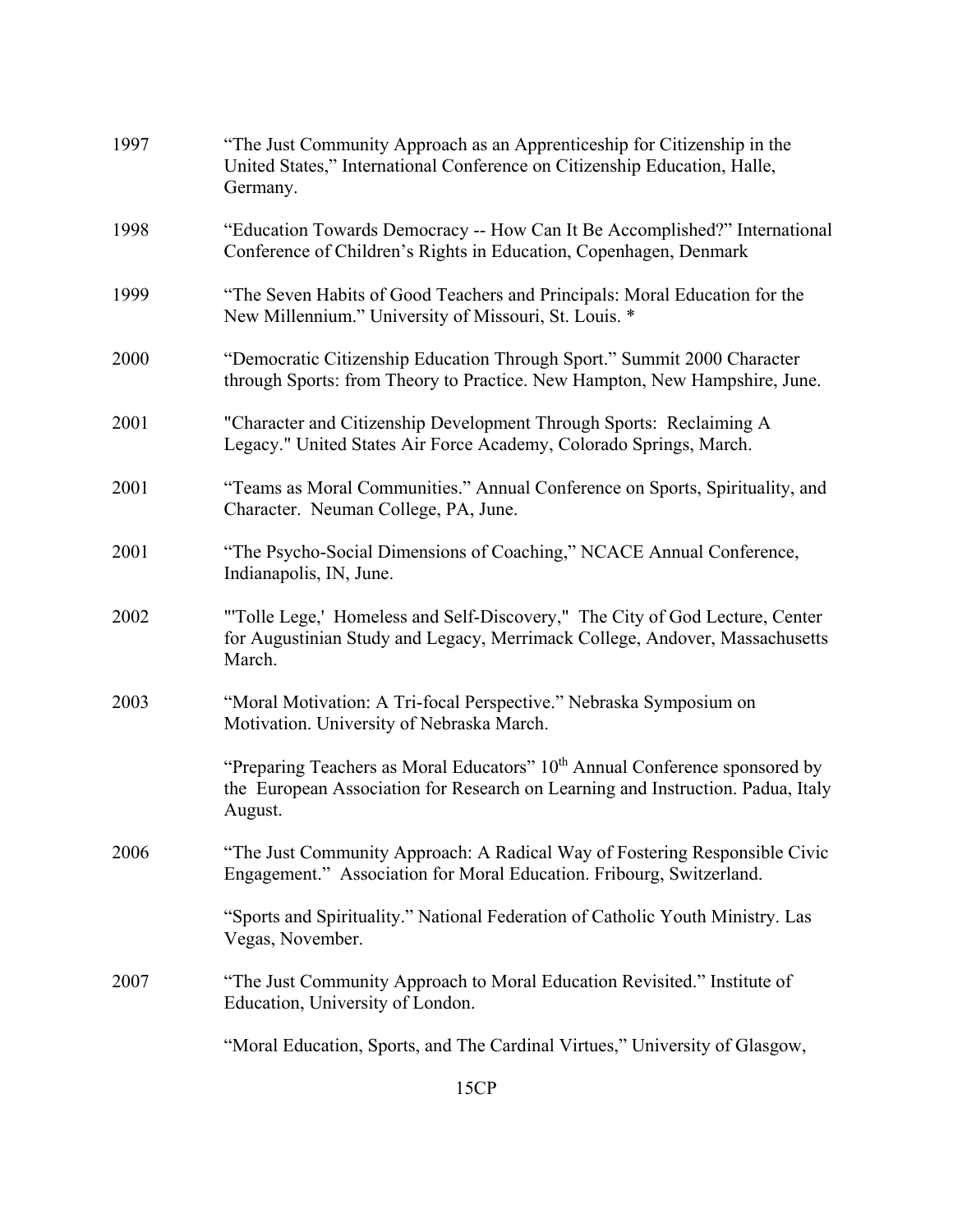|                    | Scotland.                                                                                                                                                                                                                                                                                                 |
|--------------------|-----------------------------------------------------------------------------------------------------------------------------------------------------------------------------------------------------------------------------------------------------------------------------------------------------------|
|                    | "Moral and Civic Responsibility," University of Fribourg, Switzerland.                                                                                                                                                                                                                                    |
| 2009               | "Moral Atmosphere and Corrections: The EQUP Program, Association for Moral<br>Education, University of Utrecht, Netherlands.                                                                                                                                                                              |
| 2010               | "Play Like a Champion: The Integration of Athletics and Ethical<br>Development," American Educational Research Association, Denver, CO.*                                                                                                                                                                  |
|                    | "The Role of Story-Telling in Moral Education Through Sport." Sport and the<br>Spirit: A Conference on Story-Telling and Athletics. Neumann University, Aston,<br>PA.                                                                                                                                     |
| 2014               | "How Character Education Can Save Organized Youth Sports: Helping Children<br>to Play Like Champions," Character Education Partnership Conference, October.                                                                                                                                               |
| 2015               | "Cultivating Sportsmanship in the Courtly Sport," United States Professional<br>Tennis Association, New Orleans.                                                                                                                                                                                          |
| 2017               | "The Struggle for Democracy and Moral Education in the United States,"<br>Association for Moral Education, St. Louis, MO, November.                                                                                                                                                                       |
| 2019               | Kristin Sheehan and Clark Power, "A Team for Every Child: What the Vatican<br>and Pope Francis Have to Say about Sport Today" and "Developing Virtue<br>through Sport: An Education Mission for Sport Programs." Second Global<br>Conference on Sport and Christianity. Calvin College, Grand Rapids, MI. |
| Conference Papers: |                                                                                                                                                                                                                                                                                                           |
| 1977               | "Faith and Morality: A Cognitive Developmental Perspective." American<br>Psychological Association, San Francisco.                                                                                                                                                                                        |
| 1978               | "The Moral Atmosphere of The School: A New Perspective in Developmental<br>Moral Education." Jean Piaget Society, Philadelphia.                                                                                                                                                                           |
| 1979               | "A Cognitive Developmental Psychology of Faith: Emerging Issues." American<br>Academy of Religion, New York.                                                                                                                                                                                              |
| 1982               | Clark Power & Ann Higgins. "The Just Community Approach to Moral<br>Education: Developing the Moral Atmosphere of The School." American<br>Educational Research Association, New York.                                                                                                                    |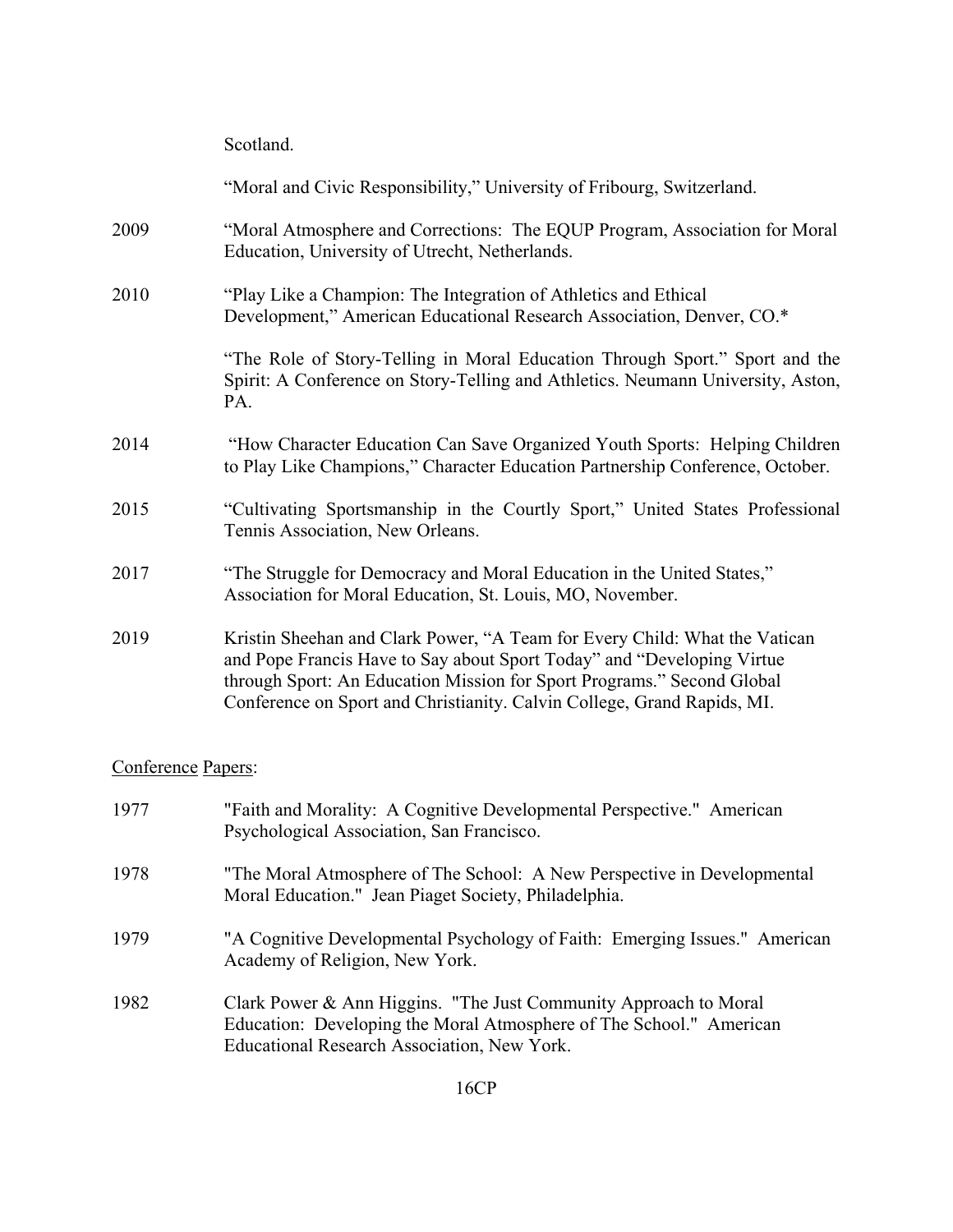| 1983 | Clark Power & Ann Higgins. "Democratic Moral Education and The<br>Measurement of Moral Atmosphere." American Educational Research<br>Association, Montreal, Canada.                                                                           |
|------|-----------------------------------------------------------------------------------------------------------------------------------------------------------------------------------------------------------------------------------------------|
| 1983 | Ann Higgins & Clark Power. "Moral Atmosphere and Moral Judgment: The<br>Influence of The School on Moral Reasoning and Action." Society for Research<br>on Child Development, Detroit.                                                        |
| 1983 | Clark Power, Robert Howard & Ann Higgins. "At The Crossroads of Moral<br>Developmental Psychology and Educational Sociology: Assessing The Moral<br>Atmosphere of The School." New York State Sociological Association, Potsdam,<br>New York. |
| 1984 | "Democratic Moral Education in 1984 and Beyond." American Educational<br>Research Association, New Orleans.                                                                                                                                   |
| 1985 | "School Climate and Character Development." American Educational Research<br>Association, Chicago.                                                                                                                                            |
| 1985 | "The Scientific Study of Moral Development and The Is-Ought Problem."<br>History, Philosophy and Sociology of Biology Conference.                                                                                                             |
| 1986 | "School Culture and Character Development." American Educational<br>Association, San Francisco.                                                                                                                                               |
| 1986 | "Stages of Religious and Faith Development: From Senaque to San Francisco."<br>American Educational Research Association, San Francisco.                                                                                                      |
| 1986 | "Faith Development Among The Aged: Structural and Functional Perspectives."<br>American Psychological Association, Washington, D.C.                                                                                                           |
| 1987 | "Measuring Group Norms." Paper presented at the American Educational<br>Research Association, Washington, D.C.                                                                                                                                |
| 1987 | "Moral Education, Moral Culture and Political Development." American Political<br>Science Association.                                                                                                                                        |
| 1988 | "Lawrence Kohlberg and The Tradition of American Moral Education."<br>American Educational Research Association.                                                                                                                              |
| 1990 | "Moral Education and The Moral Culture of Schools." American Educational<br>Research Association.                                                                                                                                             |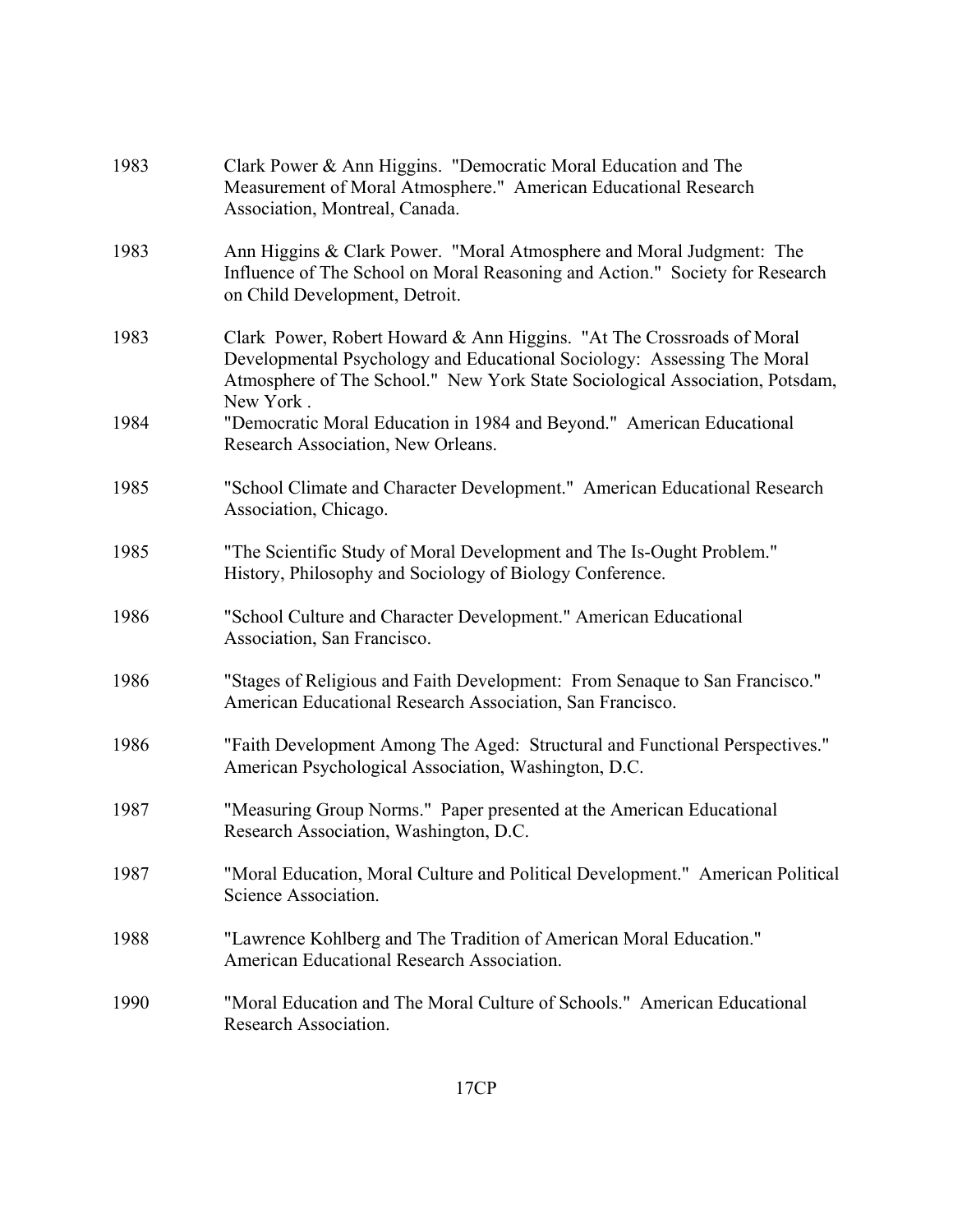| 1990 | Clark Power & Ann Higgins. "The Just Community Approach to Moral<br>Education: Past and Future." International Symposium, Values, rights, and<br>responsibilities in the International community: Moral education for the new<br>Millennium, Notre Dame. |
|------|----------------------------------------------------------------------------------------------------------------------------------------------------------------------------------------------------------------------------------------------------------|
| 1991 | "The Role of The Just Community in Adolescent Identity Formation."<br>International Association for Cross-Cultural Psychology, Debrecen, Hungary.                                                                                                        |
| 1991 | "Educating for Democracy in a Pluralistic Society," Second European Congress<br>of Psychology, Budapest, Hungary.                                                                                                                                        |
| 1991 | Michael G. Bowen & Clark Power. "The Moral Manager: Communicative ethics<br>and the Exxon Valdez Disaster." Paper presented at National Academy of<br>Management Annual Meeting, Miami.                                                                  |
| 1991 | "Reflections on the Westphalia Just Community Project," Annual Association for<br>Moral Education Conference, University of Georgia, Athens, Georgia.                                                                                                    |
| 1991 | "The Role of Moral Education in the New World Order: The Emerging U.S. and<br>Russia Dialogue," Association for Moral Education, University of Georgia,<br>Athens, Georgia.                                                                              |
| 1993 | "The Development of Self-Worth Judgments," Association for Moral Education,<br>Florida State University, Tallahassee, Florida.                                                                                                                           |
| 1994 | Ann Marie R. Power, Clark Power, Vladimir Khmelkov, and William Mahoney,<br>"The Moral Basis of Self-Esteem: Implications for Social Psychology and<br>American Educational Research Association, New Orleans.<br>Education,"                            |
| 1994 | "The Just Community Approach as Intensive Social Education: An Experiment<br>with At-Risk Adolescents. "American Educational Research Association, New<br>Orleans.                                                                                       |
| 1994 | Clark Power & Vladimir Khmelkov, "Measuring Moral Culture through an<br>Analysis of Group Norms," American Educational Research Association, New<br>Orleans.                                                                                             |
| 1994 | Clark Power, Vladimir Khmelkov, & Self-Esteem Study Group, "Toward a<br>Developmental Approach to Moral Self-Worth. Association for Moral Education,<br>University of Calgary, Canada.                                                                   |
| 1995 | Clark Power & Tatyana A. Makogon, "An Ethical Approach to Promoting Self-<br>Esteem Devlopment. Character Education Conference, Washington, D.C.                                                                                                         |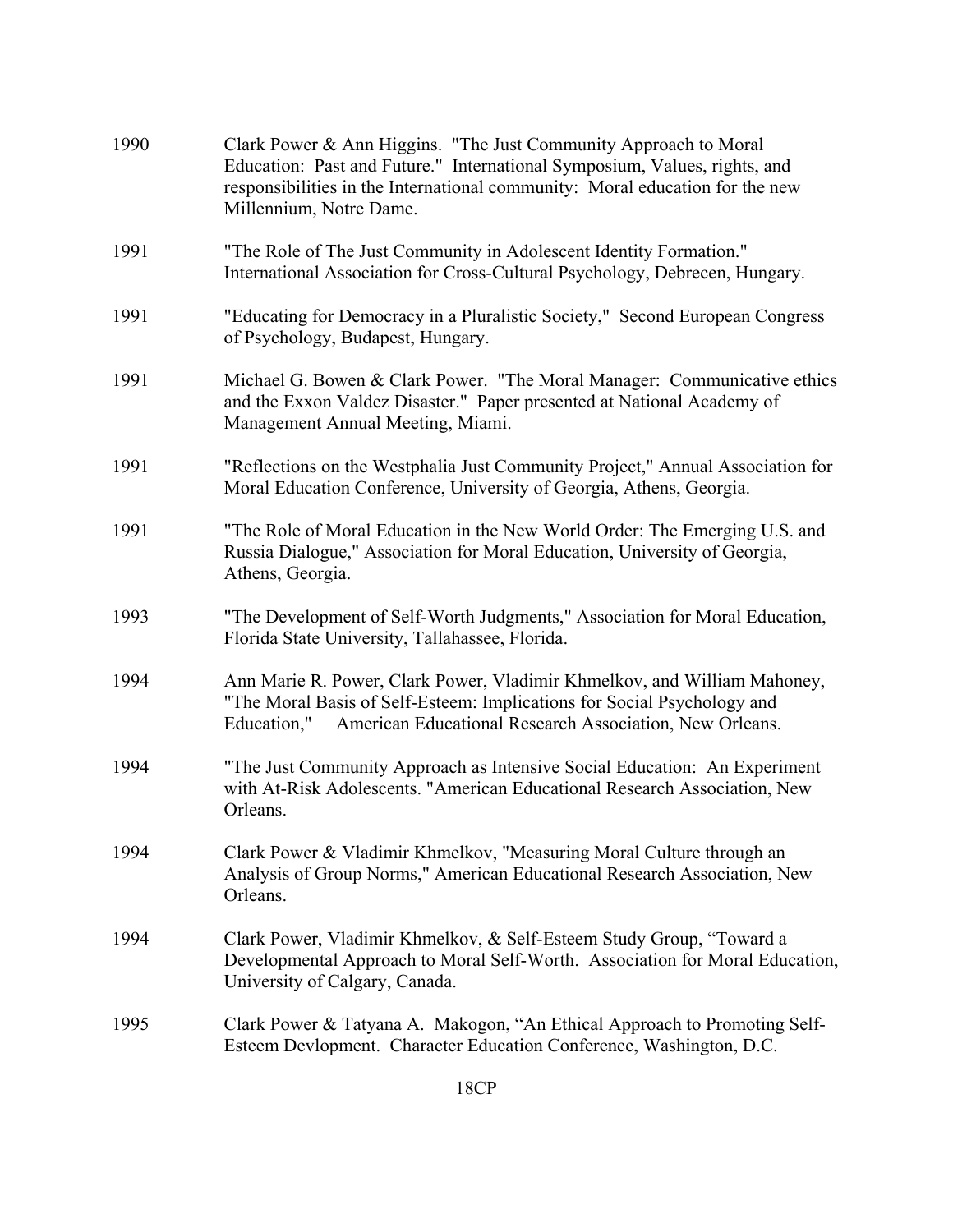| 1995 | Vladimir Khmelkov, Tatyana A. Makogon & Clark Power, "The Development of<br>Self-Esteem in Adolescence: A Moral Perspective." American Educational<br>Research Association, San Francisco.                                                      |
|------|-------------------------------------------------------------------------------------------------------------------------------------------------------------------------------------------------------------------------------------------------|
| 1995 | Clark Power, Vladimir Khmelkov & Ann Power, "The Development of the Moral<br>Self: Educational Implications." Association for Moral Education, New York.                                                                                        |
| 1996 | "The Moral Discussion Approach: Its Relevance to Teachers. Association for<br>Moral Education, Ottowa.                                                                                                                                          |
| 1997 | "Understanding the Character in Character Education," American Educational<br>Research Association, Chicago.                                                                                                                                    |
| 1998 | F. Clark Power, Vladimir T. Khmelkov, and Ann Marie R. Power "Moral<br>Character and Anti-Social Youth: Self-Esteem and the Development of the Moral<br>Self," American Educational Research Association, San Diego.                            |
| 1998 | "Reflections on my years as the 7th President of the Association of Moral<br>Education (1986-1989)," Association for Moral Education, Hanover, New<br>Hampshire.                                                                                |
| 1998 | Vladimir T. Khmelkov, F. Clark Power, & Ann Marie R. Power, "Professionals"<br>Responsibility for Work in the Context of Uncertainty," American Educational<br>Research Association, San Diego.                                                 |
| 1999 | Jay Brendenberger & Clark Power. Moral Development in Higher Education:<br>Community-Based Learning and Research. Association for Moral Education.<br>Minneapolis, Minnesota.                                                                   |
| 1999 | F. Clark Power & Susan Aaresrad. "The Development of Forgiveness in<br>Childhood and Adolescence."Association for Moral Education. Minneapolis,<br>Minnesota.                                                                                   |
| 2001 | F. Clark Power, "From Moral Judgment to Moral Action: Blasi's Contributions to<br>Moral Psychology and Education." Association for Moral Education, Vancouver,<br>Canada.                                                                       |
| 2001 | Vladimir T. Khmelkov, Ann Marie R. Power, & F. Clark Power, "Teachers as<br>Moral Educators: Assessing Teachers' Sense of Responsibility and Efficacy for<br>Moral Education Practices." Association for Moral Education, Vancouver,<br>Canada. |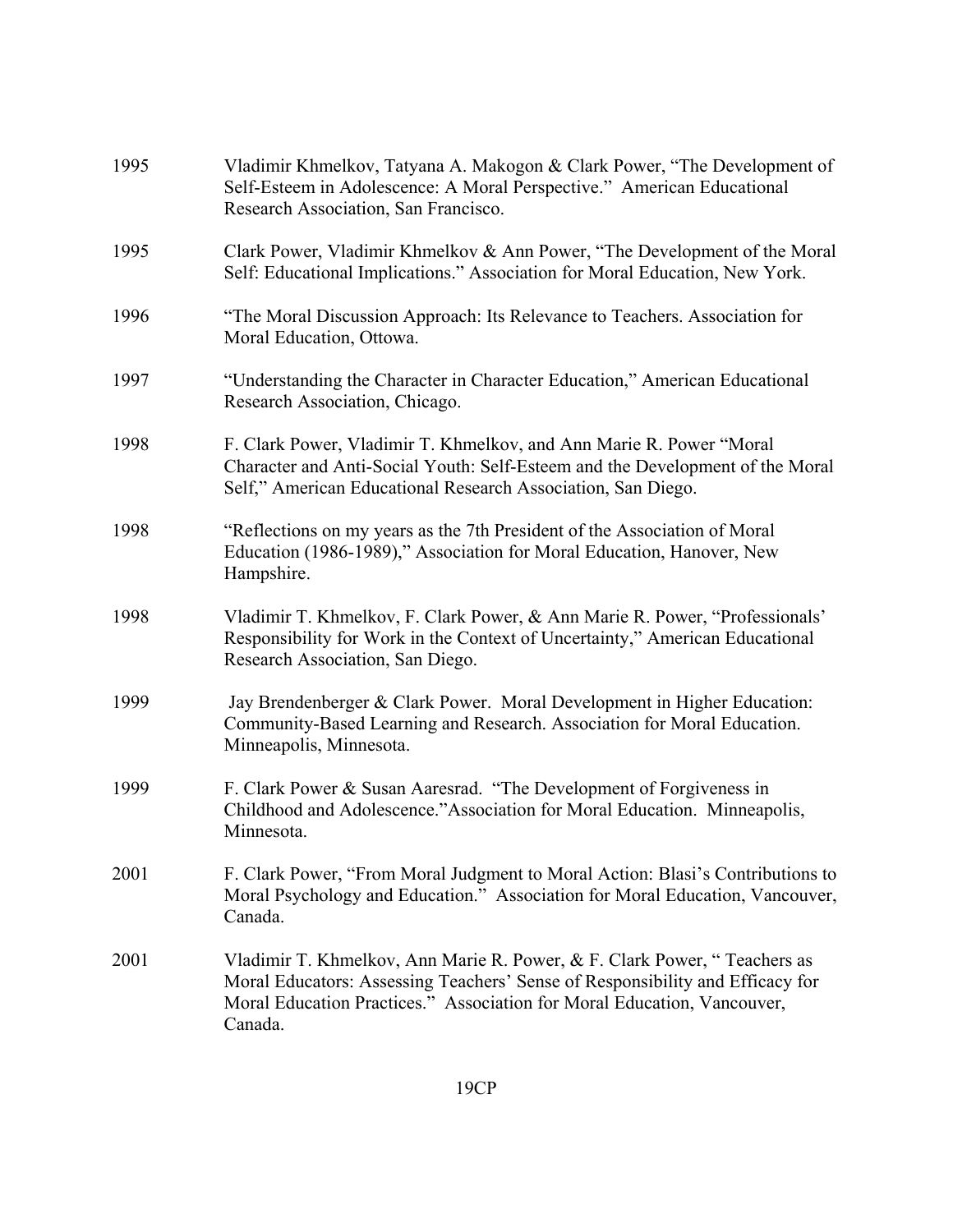| 2001 | "Sports as Moral Education." Catholic Theological Society of America.<br>Milwaukee.                                                                                                                                                                             |
|------|-----------------------------------------------------------------------------------------------------------------------------------------------------------------------------------------------------------------------------------------------------------------|
| 2002 | Brenda Bredemeier & F. Clark Power, "Sports Teams as Communities of<br>Character," American Association for Physical Education, Recreation, and Dance,<br>San Diego.                                                                                            |
| 2002 | Ann Marie R. Power & F. Clark Power, "Moral Education for Civic Engagement:<br>A Appropriation of Durkheim." Presented in Special Session: The Durkheimian<br>Tradition in Sociological Research, American Sociological Association Annual<br>Meeting, Chicago. |
| 2003 | Brenda Bredemeier & F. Clark Power, "Coaching for Character: A Praxis-Based<br>Approach. Association for Physical Education, Recreation, and Dance,<br>Philadelphia.                                                                                            |
| 2003 | F. Clark Power, Brenda Bredemeier, & David Shields, "Civic Engagement and<br>the Moral Self," Society for Research in Child Development. Tampa.                                                                                                                 |
| 2003 | F. Clark Power & Tatyana A. Makogon. "The Distinctiveness of the Moral Self."<br>Association of Moral Education, Krakow, Poland.                                                                                                                                |
| 2005 | F. Clark Power, Nicole Lavoi, Ann Marie R. Power, "Engaged Democratic<br>Citizenship and Moral and Civic Identity." American Educational Research<br>Association. Montreal.                                                                                     |
| 2006 | Kathleen Roney, Ann Power, F. Clark Power. "Maintaining self-worth in the<br>Middle School Years: A Developmental Perspective." American Educational<br>Research Association. San Francisco, April.                                                             |
|      | Kathleen Roney, Ann Power, F. Clark Power. "Orienting to the Common Good:<br>Developing a Moral Self in the Middle School Years." American Educational<br>Research Association. San Francisco.                                                                  |
|      | F. Clark Power and Jay Brandenberger. "Morality and Civic Engagement in the<br>Global Community." Association for Moral Education. Fribourg, Switzerland.                                                                                                       |
|      | "Moral Development and Education in a New Paradigm: A Reply to Lapsley and<br>Narvaez." Association for Moral Education. Fribourg, Switzerland.                                                                                                                 |
| 2007 | Religious Pluralism and Moral Dialogue: A Response to Blum." Association for<br>Moral Education. New York University, New York.                                                                                                                                 |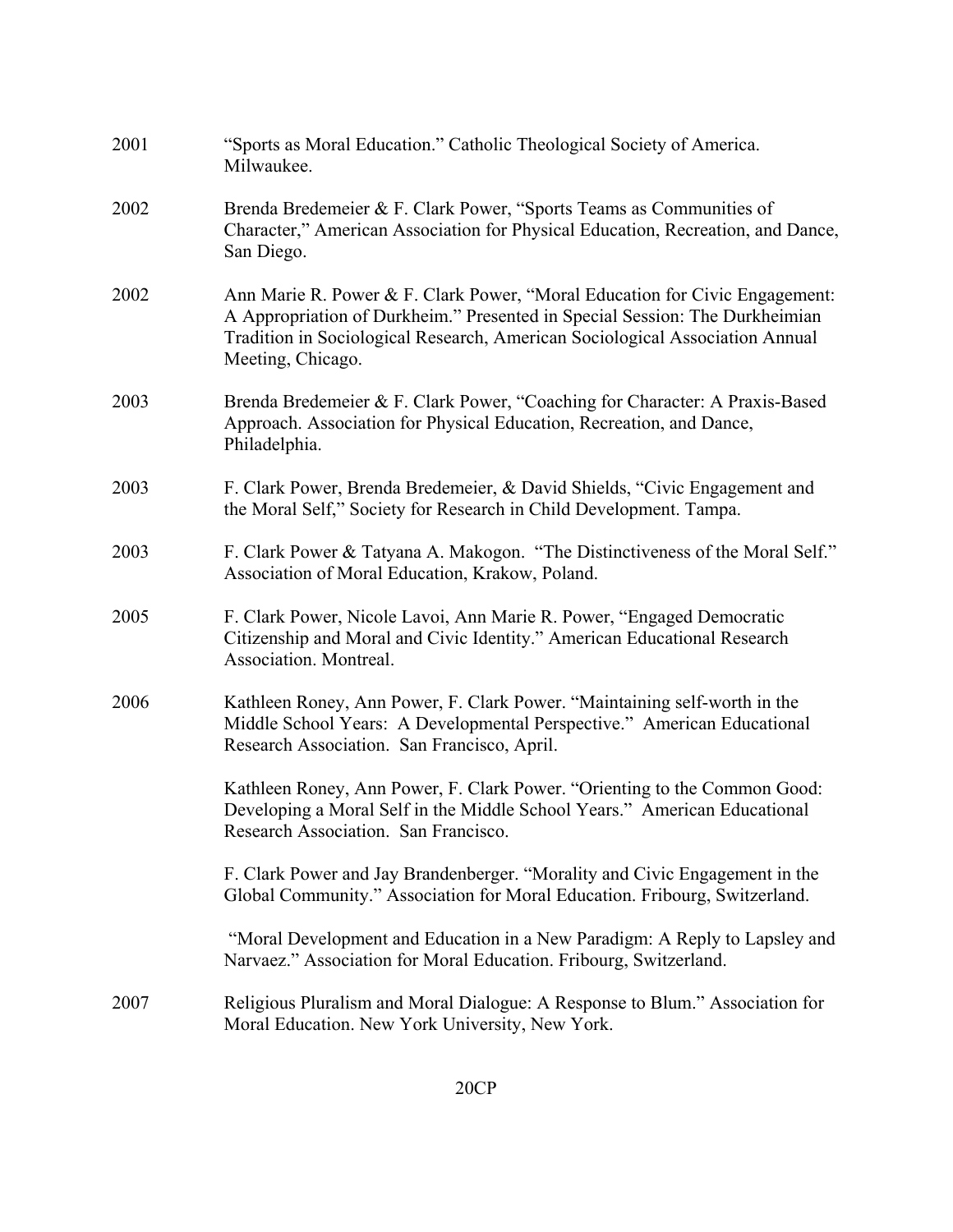|      | F. Clark Power, Brooke Crawford, Kristin Sheehan. "Educating Moral Educators:<br>Teaching Coaches to be Moral Educators."<br>Association for Moral Education. New York University, New York.                                                                |
|------|-------------------------------------------------------------------------------------------------------------------------------------------------------------------------------------------------------------------------------------------------------------|
| 2008 | Alesha D. Seroczynski and F. Clark Power. Forgiveness as a Political Ideology<br>among Religious American College Students. Association for Moral Education,<br>University of Notre Dame, Notre Dame, IN.                                                   |
|      | F. Clark Power, Kristin Sheehan, and Jared Dees. Coaching for Justice.<br>Association for Moral Education, University of Notre Dame, Notre Dame, IN.                                                                                                        |
| 2009 | F. Clark Power. Team Morale and the Moral Team: Team Moral Atmosphere and<br>its Implications for Coaching. Association for Moral Education, Utrecht,<br>Netherlands.                                                                                       |
| 2010 | "Teaching and Moral Courage," American Educational Research<br>Association, Denver, CO.                                                                                                                                                                     |
|      | Discussant: "Perspectives, "American Educational Research Association,<br>Denver, CO.                                                                                                                                                                       |
|      | "Play Like A Champion Today: Benefits to the Moral Development of Young<br>Adolescents." Roney, K, Power, C., Power, A., McCarthy, K., Sheehan, K.<br>Presented at the National Middle School Association Conference in<br>Baltimore, MD, November 4, 2010. |
|      | Kathleen Roney, Ann Marie R. Power, Kara McCarthy, K., Kristin Sheehan,<br>Parent Involvement in Middle School Athletics. Annual Conference Middle<br>Level Education Association. Louisville, KY, November 4, 2010.                                        |
|      | Alesha D. Seroczynski, F. Clark Power, Amber Grundy. "Reading for Life:<br>Narrative Character Education Intervention for First-Time Juvenile<br>Offenders." Association for Moral Education, St. Louis, MO.                                                |
|      | Alesha D. Seroczynski, F. Clark Power, Brooke Hull, "Forgiveness as a<br>political ideology among religious American college students." Association<br>for Moral Education, St. Louis, MO.                                                                  |
| 2011 | F. Clark Power, Kathleen Roney, Ann Power, "Parent Involvement in<br>Middle School Athletics. Annual Conference Middle Level Education<br>Louisville, KY, November.<br>Association.                                                                         |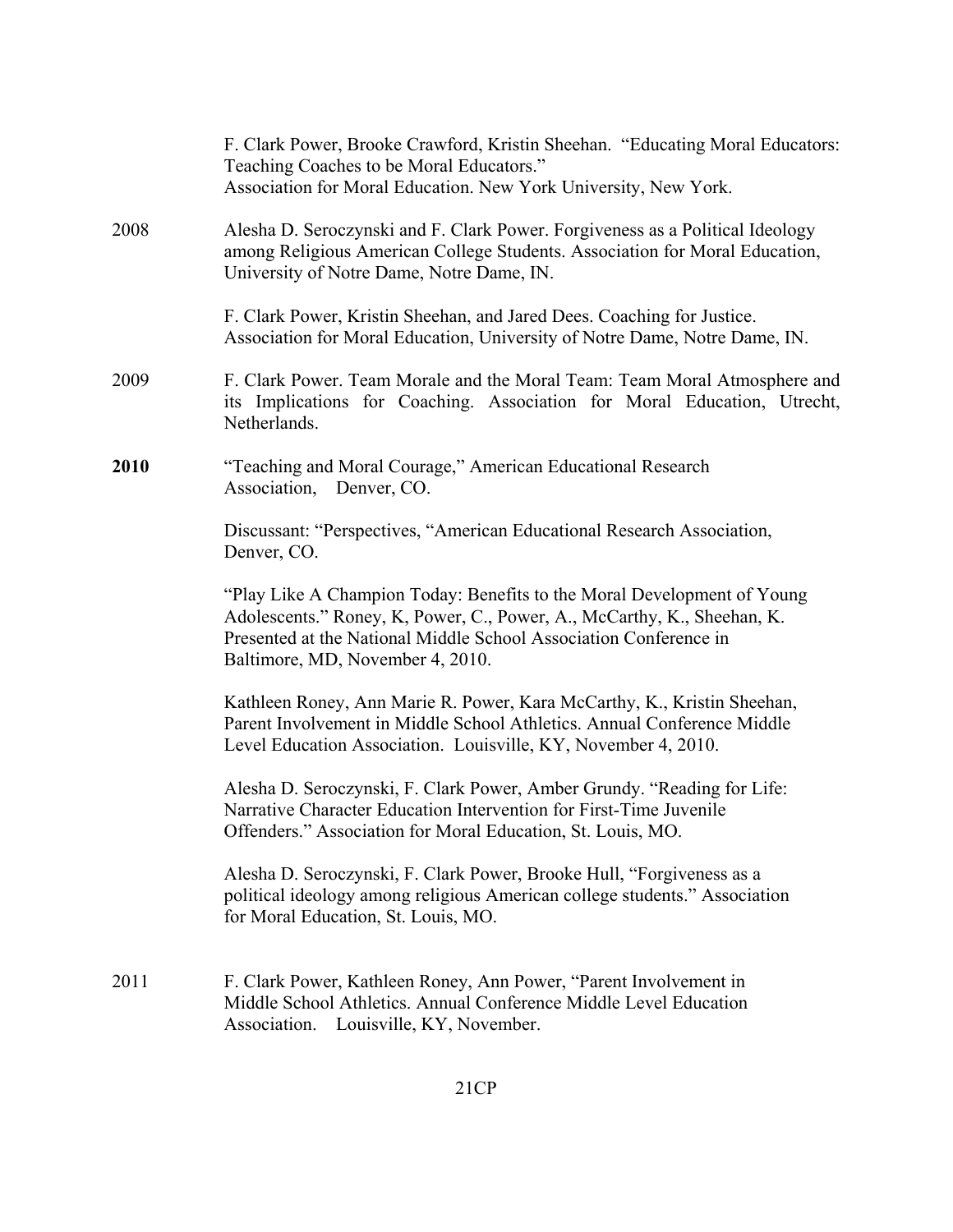| 2012 | F. Clark Power, "Moral Motivation and Sports." American Educational<br>Research Association, April, 2012.                                                                                                                       |
|------|---------------------------------------------------------------------------------------------------------------------------------------------------------------------------------------------------------------------------------|
|      | F. Clark Power, Alesha Seroczynski, Kathleen Roney Christopher Morrissey,<br>"Culture and Moral Formation." Association for Moral Education,<br>St. Louis, November.                                                            |
| 2013 | Kathleen Roney, F. Clark Power, Alesha Seroczynski, and Christopher Morrissey,<br>"Group Culture and Adolescent Moral Formation." Eastern Educational Research<br>Association.                                                  |
|      | F. Clark Power, Alesha Seroczynski, Christopher Morrissey, and Kathleen Roney,<br>"Group Culture and Adolescent Moral Development," Montreal, Canada,<br>October.                                                               |
|      | F. Clark Power, Alesha Seroczynski, Christopher Morrissey, and Kathleen Roney,<br>"Educating Coaches to be Moral Educators," Montreal, Canada, October.                                                                         |
|      | Kathleen Roney, F. Clark Power, Alesha Seroczynski, and Christopher Morrissey,<br>"The Role of Group Culture in Transforming Schools into Moral Communities."<br>Association for Middle Level Education, Minneapolis, November. |
|      | Kathleen Roney, F. Clark Power, Alesha Seroczynski, Christopher Morrissey, &<br>Ann Marie R. Power, "Combatting Bullying: The Role of Group Culture,"<br>Association for Middle Level Education, Minneapolis, November.         |
| 2014 | F. Clark Power, Alesha Seroczynski, Christopher Morrissey, and Kathleen Roney,<br>"The Influence of Group Cultures on Moral Development," American<br>Educational Research Association, Philadelphia, April.                    |
|      | Kathleen Roney and Clark Power, "Common Core Standards and Moral<br>Formation," Association for Middle Level Education, Nashville, TN, November<br>2014                                                                         |
| 2015 | F. Clark Power and Kristin Sheehan, "Promoting Children's Development<br>through Coach Education." Church and Sport Section, Pontifical Council on the<br>Laity, Rome, May.                                                     |
| 2016 | "Democratic Moral Education: A Raft of Hope for Our Forgotten Children,<br>Association for Moral Education Conference, Harvard Graduate School of<br>Education, Cambridge, MA, December.                                        |